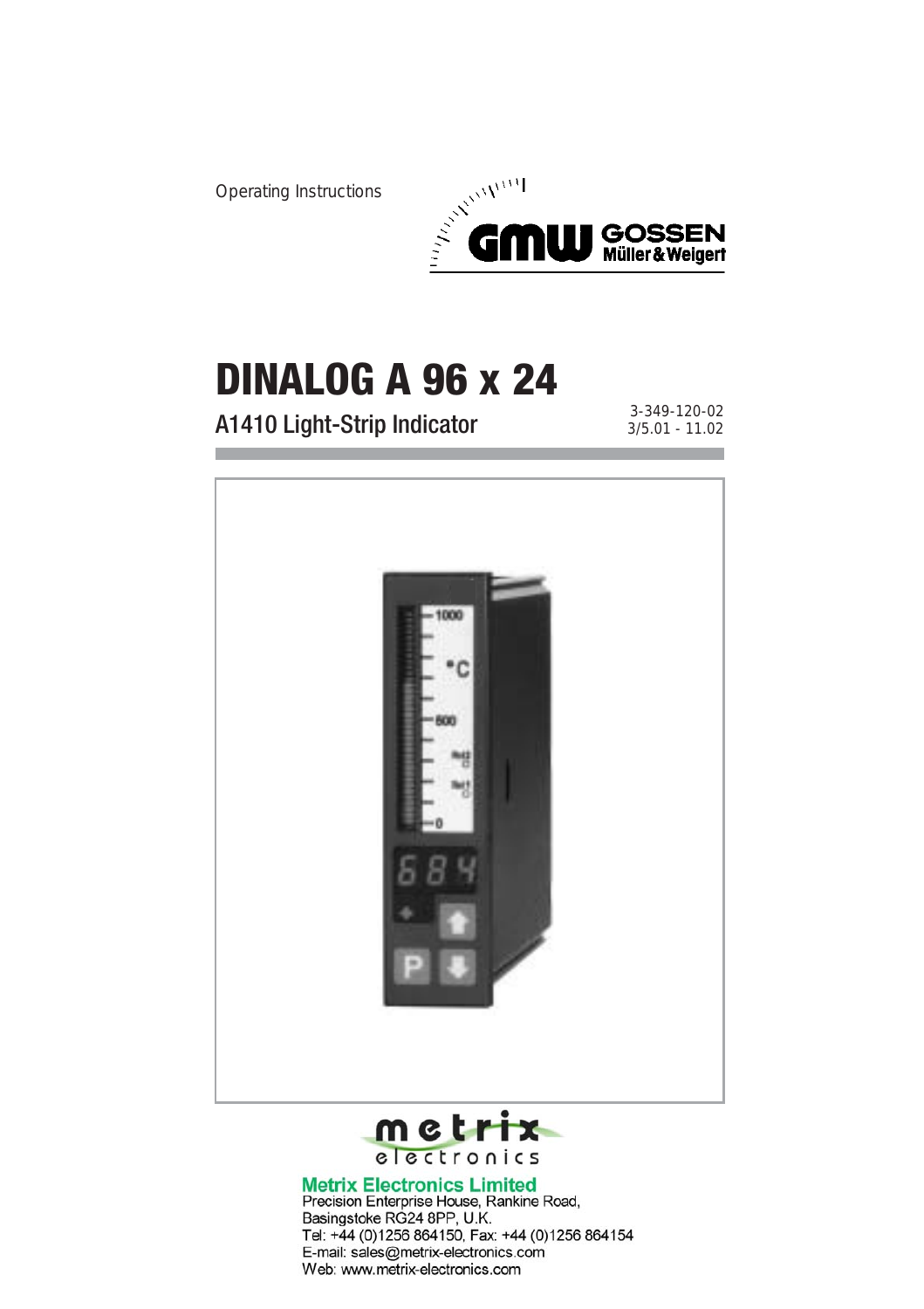|                                                                                                                          | Contents                                                                                                                                                                                                                                                                                                                    | Page |
|--------------------------------------------------------------------------------------------------------------------------|-----------------------------------------------------------------------------------------------------------------------------------------------------------------------------------------------------------------------------------------------------------------------------------------------------------------------------|------|
| 1                                                                                                                        |                                                                                                                                                                                                                                                                                                                             |      |
| 2<br>2.1                                                                                                                 |                                                                                                                                                                                                                                                                                                                             |      |
| 3<br>3.1<br>3.2<br>3.3<br>3.4                                                                                            |                                                                                                                                                                                                                                                                                                                             |      |
| 4<br>4.1<br>4.2                                                                                                          | Single Contacting Instrument (MECO),<br>with One Measurement Input and Limit Values 13                                                                                                                                                                                                                                      |      |
| 4.3                                                                                                                      |                                                                                                                                                                                                                                                                                                                             |      |
| 5                                                                                                                        |                                                                                                                                                                                                                                                                                                                             |      |
|                                                                                                                          |                                                                                                                                                                                                                                                                                                                             |      |
| 6<br>6.1<br>6.2<br>6.3<br>6.4<br>6.5<br>6.6<br>6.7<br>6.8<br>6.9<br>6.10<br>6.11<br>6.12<br>6.13<br>6.14<br>6.15<br>6.16 | Measuring Range Matching for $0 \dots 20$ mA, $4 \dots 20$ mA and $\pm 20$ mA 19<br>Measuring Range Matching for Pt100 Temperature Sensor 19<br>Measuring Range Matching for Thermocouples 20<br>Measuring Range Matching with HCA (hardware calibration) 20<br>Measuring Range Matching with PCA (software calibration) 21 |      |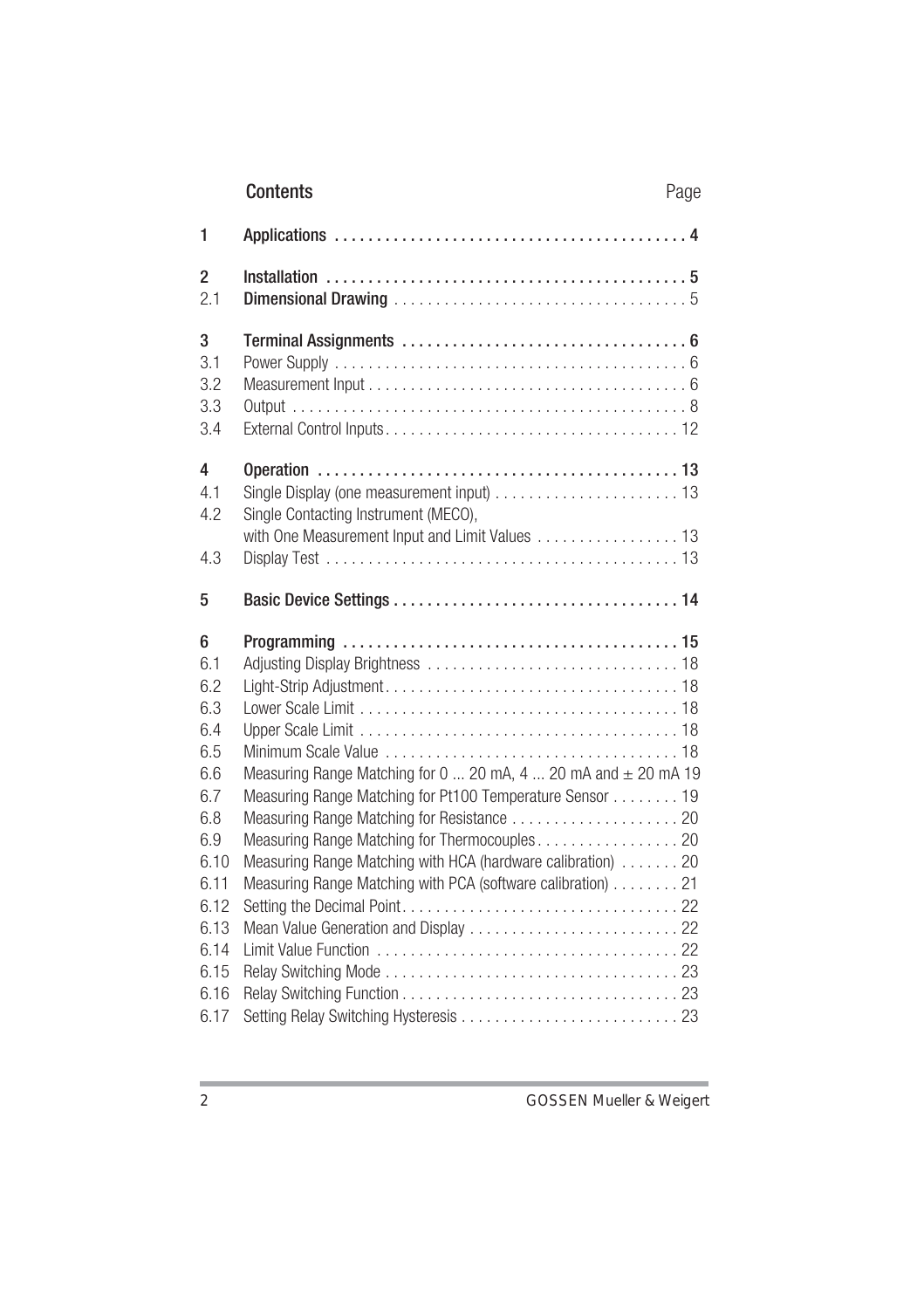|                 | Contents                                                                         | Page |  |
|-----------------|----------------------------------------------------------------------------------|------|--|
| 7<br>7.1<br>7.2 |                                                                                  |      |  |
| 8               |                                                                                  |      |  |
| 9               | <b>Repair and Replacement Parts Service</b><br><b>DKD Calibration Laboratory</b> |      |  |
| 10              |                                                                                  |      |  |

## Notes and Warnings

This device has been shipped from the factory in flawless technical safety condition. In order to maintain this condition and to assure hazard-free operation, all notes and warnings which appear in the operating instructions must be observed by the user.

If, due to damage, it may be assumed that hazard-free operation of the device is no longer possible, it must be removed from service. This applies in any event if the device demonstrates visible damage.

Before placing the device into service, it must be assured that the measuring instrument has been configured correctly for the desired application (correct supply voltage, inputs and outputs). Specifications and any included options appear on the device's serial plate. Voltage conducting parts may be exposed if covers are opened, or if components are removed from the device.

Balancing, maintenance and repair of live, open devices may only be carried out by suitably trained personnel, who are aware of the dangers involved.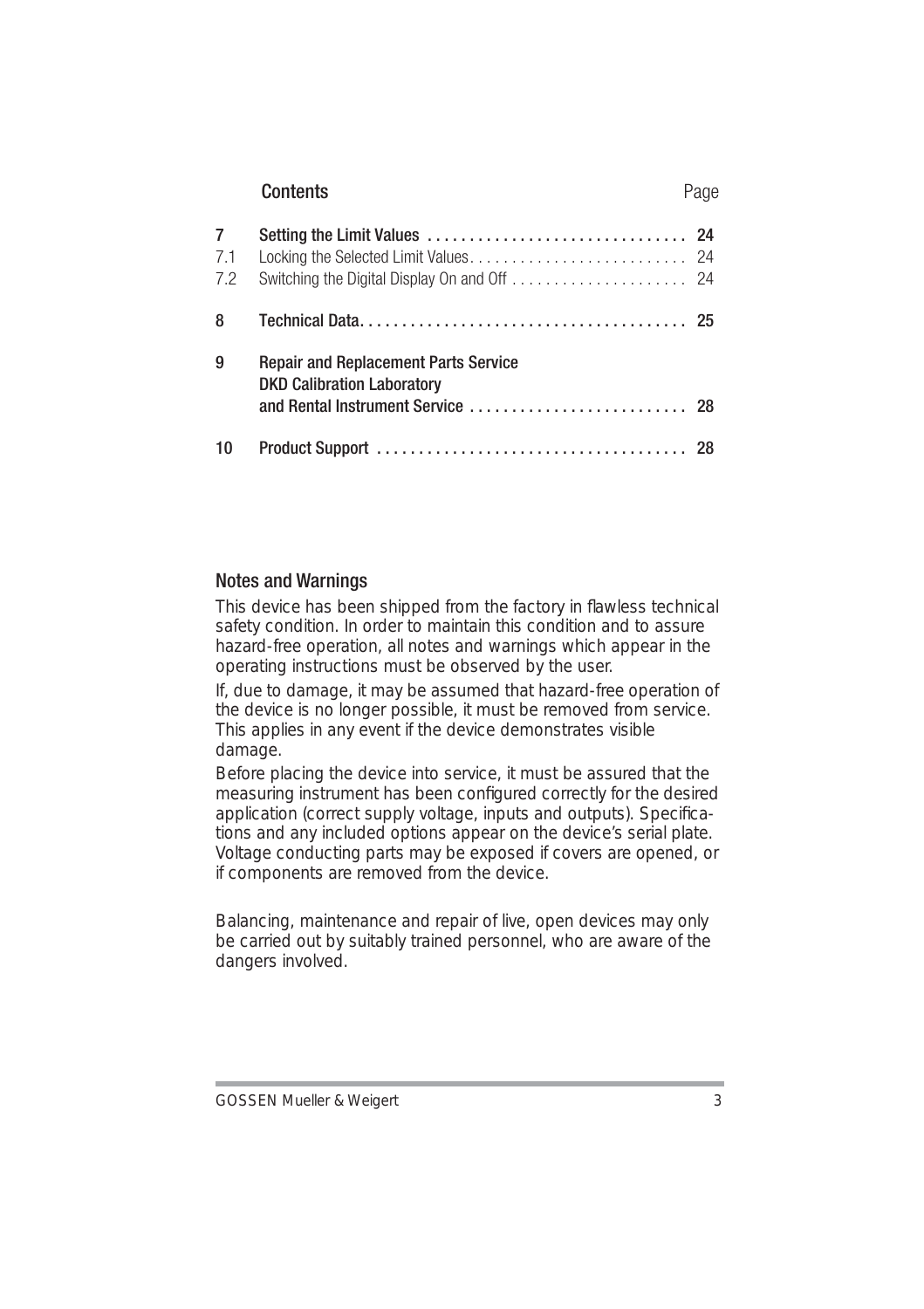# 1 Applications

The programmable light-strip indicator is a precision panel meter with adjustable display range. The display range can be adapted for the 4 ... 20 mA and 0 ... 20 mA measuring ranges after installation without the use of a calibrator. The measuring instrument is thus suitable for applications which require frequent on-site display range adjustments.

The instrument can be optionally equipped with 2 limit values. Limit value violations are indicated optically with LEDs located within the scale. A relay is assigned to each limit value as well.

The measurement input is of modular design. Depending upon the measuring module which has been installed at the factory, the instrument can be used for the following measuring tasks.

Models without limit values:

- Direct current from  $\pm$  200  $\mu$ A to  $\pm$  200 mA
- 0 ... 20 mA or 4 ... 20 mA direct current
- 4 ... 20 mA direct current with 24 V / 20 mA auxiliary power supply for 2-wire measuring transducer
- Direct voltage from  $\pm$  2 V to  $\pm$  300 V
- 0 ... 60 mV ... 300 mV, 0 ... 2 V ... 300 V direct voltage
- 0 ... 2 mA ... 200 mA alternating current
- 0 ... 2 mA ... 200 mA RMS alternating current
- 0 ... 1 A or 0 ... 5 A alternating current
- 0 ... 1 A or 0 ... 5 A RMS alternating current
- 0 ... 0.2 V ... 300 V, 0 ... 200 V, 0 ... 700 V alternating voltage
- 0 ... 0.2 V .... 300 V, 0 ... 200 V, 0 ... 700 V RMS alternating voltage
- Temperature with Pt 100: –200 ... 800 ˚C, –99.9 ... 99.9 ˚C, –328 ... 999 ˚F
- Resistance ranging from 0 ... 200  $\Omega$ , 0 ... 2 k $\Omega$ , 0 ... 20 k $\Omega$
- Temperature with thermocouple Types J and K: –200 ... 999 ˚C, –328 ... 999 ˚F Types R and S: 0 ... 999 ˚C, 0 ... 999 ˚F

Models with limit values:

- Direct current from  $+$  200  $\mu$ A to  $+$  200 mA
- 0 ... 20 mA or 4 ... 20 mA direct current
- Direct voltage from  $\pm$  2 V to  $\pm$  300 V
- 0 ... 2 V ... 300 V direct voltage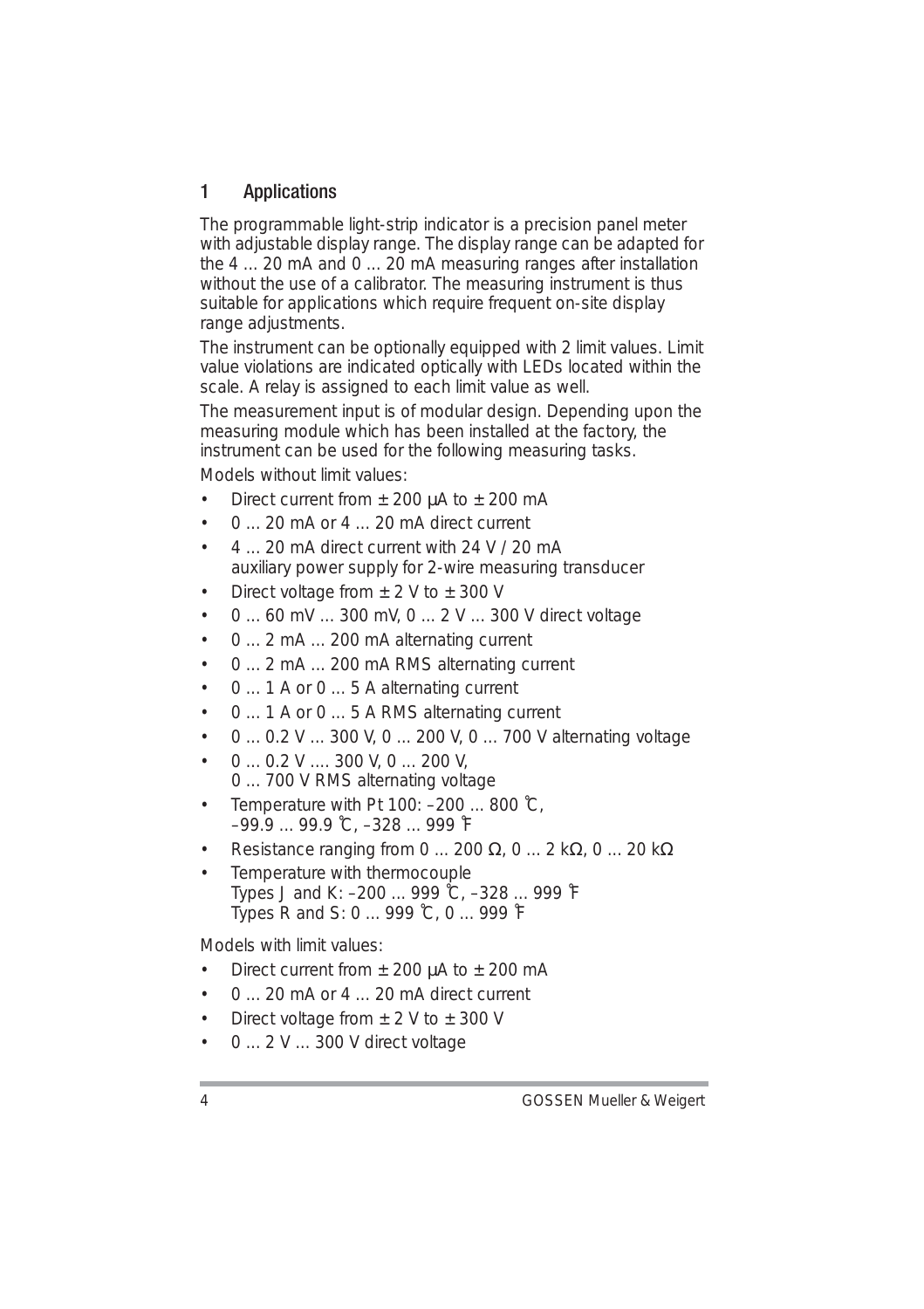# 2 Installation

Insert the measuring instrument into the control panel cutout from the front without the mounting tabs. Then insert the mounting tabs from the rear into the slots at the device side panels and tighten them against the control panel.

# **Attention!**

If several devices are installed at maximum component density it must be assured that the maximum allowable operating temperature of 50 ˚C is not exceeded despite self-heating.

## 2.1 Dimensional Drawing

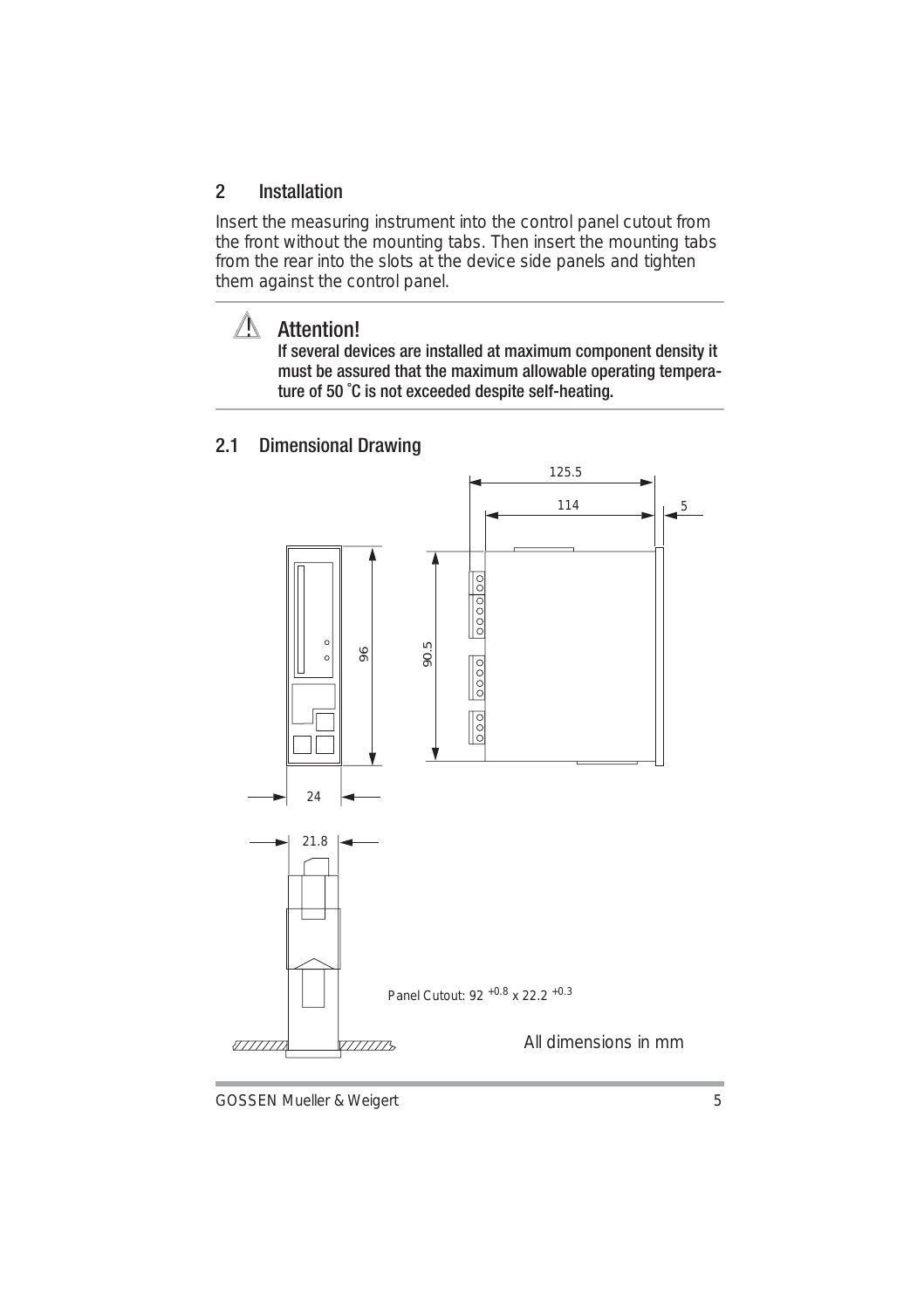3 Terminal Assignments



# 3.1 Power Supply



See specifications on the serial plate regarding power supply and connected load.

# 3.2 Measurement Input

(depending upon device model and utilized measuring module)

| <b>Device Model</b> | Range            | <b>Terminal Assignments</b>          |
|---------------------|------------------|--------------------------------------|
| DC                  | V, mV,<br>mA, µA |                                      |
| AC                  | V, mV,<br>mA     |                                      |
| AC, true RMS        | V, mV,<br>mA     | J<br>$\tilde{}$<br>Measurement Input |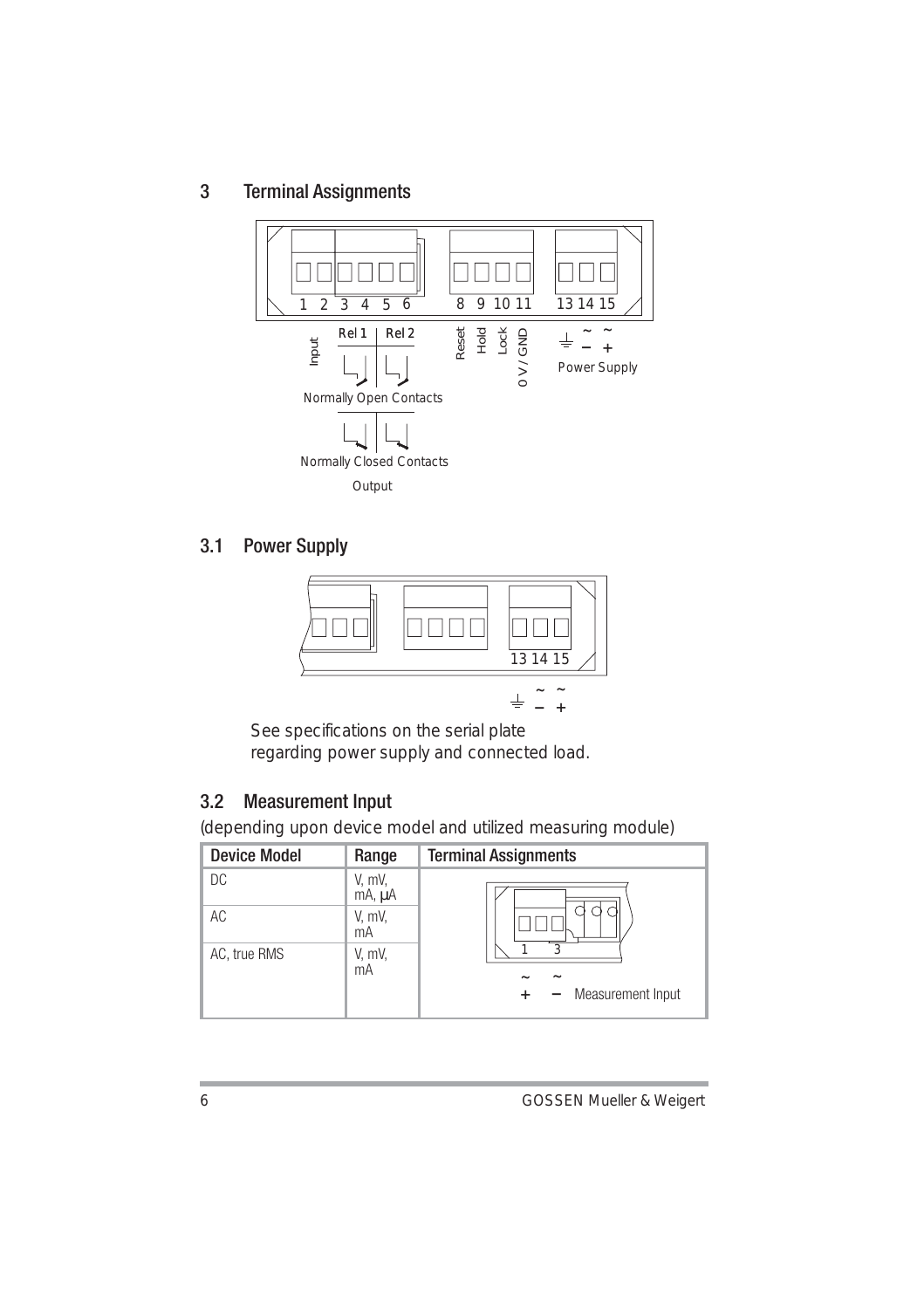| <b>Device Model</b>                                                  | Range | <b>Terminal Assignments</b>                                       |
|----------------------------------------------------------------------|-------|-------------------------------------------------------------------|
| DC with auxiliary power<br>supply for 2-wire<br>measuring transducer | mA    | 3<br>Measuring<br>$\ddot{}$<br>Transducer                         |
| Alternative setup<br>for direct read-in of<br>current values         | mA    | Ċ<br>1<br>2<br>Measurement Input<br>$\ddot{}$                     |
| AC                                                                   | Α     |                                                                   |
| AC, true RMS                                                         | A     | Measurement Input                                                 |
| Temperature<br>measurement<br>with PT100                             | all   | Eingang / Input<br>$\epsilon$<br>ıI<br>4-Wire<br>3-Wire<br>2-Wire |
| Temperature<br>measurement<br>with thermocouple                      | all   | Input<br>$\overline{2}$<br>1<br>$\ddot{}$                         |

GOSSEN Mueller & Weigert 7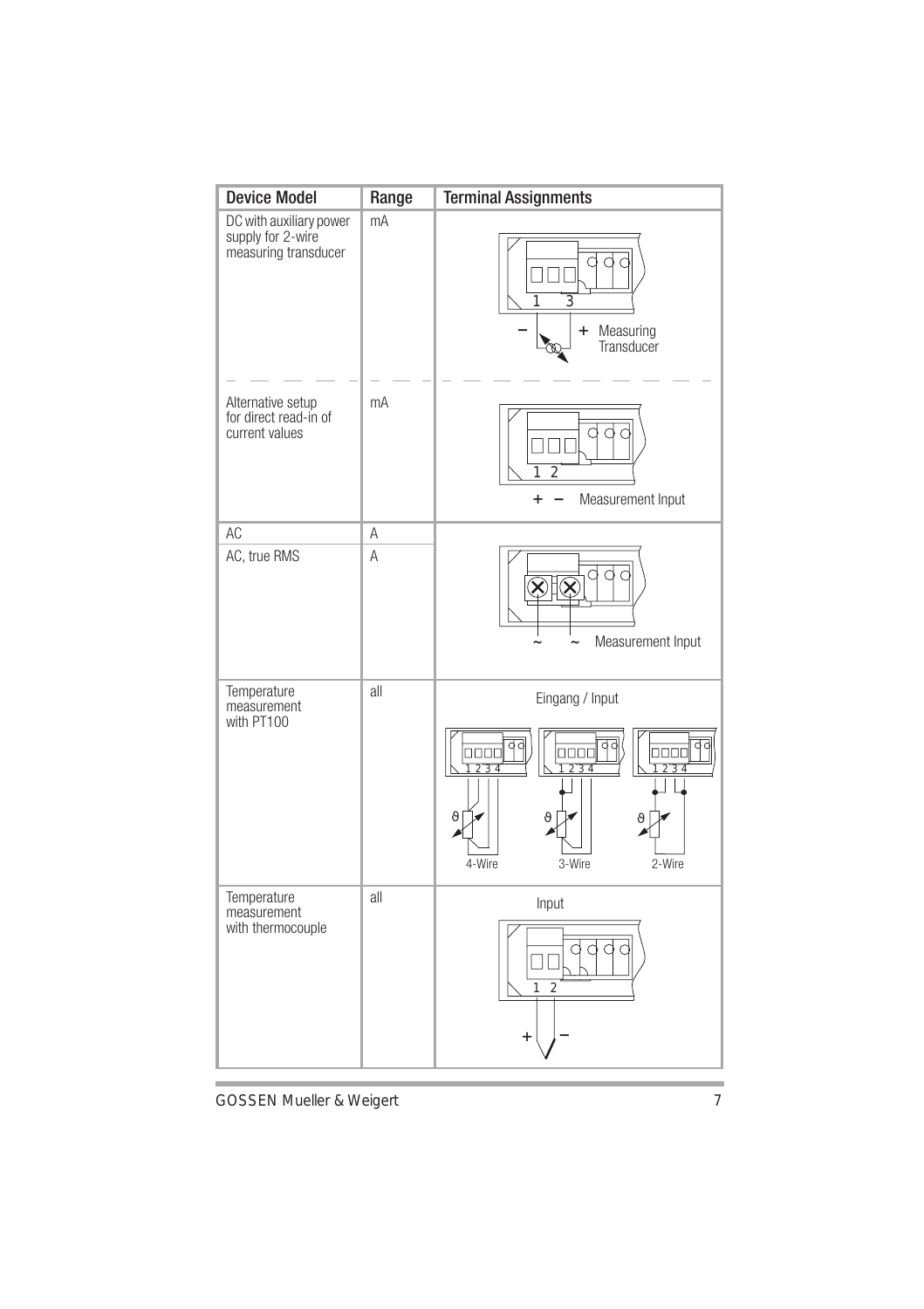| <b>Device Model</b>                                    | Range    | <b>Terminal Assignments</b>                                                                        |
|--------------------------------------------------------|----------|----------------------------------------------------------------------------------------------------|
| Resistance<br>measurement                              | all      | Input                                                                                              |
|                                                        |          | dd<br>d<br>d<br>Ċ<br>3000<br>nnnn<br>חרו<br>234<br>3.<br>つ<br>2<br>л<br>3-Wire<br>2-Wire<br>4-Wire |
| With limit values<br>(for DC measuring<br>ranges only) | V,<br>mA | Input                                                                                              |
|                                                        |          | $\overline{2}$<br>High Low                                                                         |

# 3.3 Output

(depending upon device type and relay type)

| Device Type                     | <b>Relay Type</b>                                                                       | <b>Relay Terminal Assignments</b> |                                                                     |
|---------------------------------|-----------------------------------------------------------------------------------------|-----------------------------------|---------------------------------------------------------------------|
| Single display                  |                                                                                         |                                   |                                                                     |
| Contacting instrument<br>(MECO) | Relay 1   Terminals 3 and 4<br>= NO for 1 <sup>st</sup> limit value<br>see serial plate |                                   |                                                                     |
|                                 |                                                                                         |                                   | Relay 2   Terminals 5 and 6<br>= NO for 2 <sup>nd</sup> limit value |

If the contacting instrument is equipped with two limit values, two relays with one normally open (normally closed) contact each are included. Each relay is assigned to one limit value. All relay contacts are electrically isolated from one another.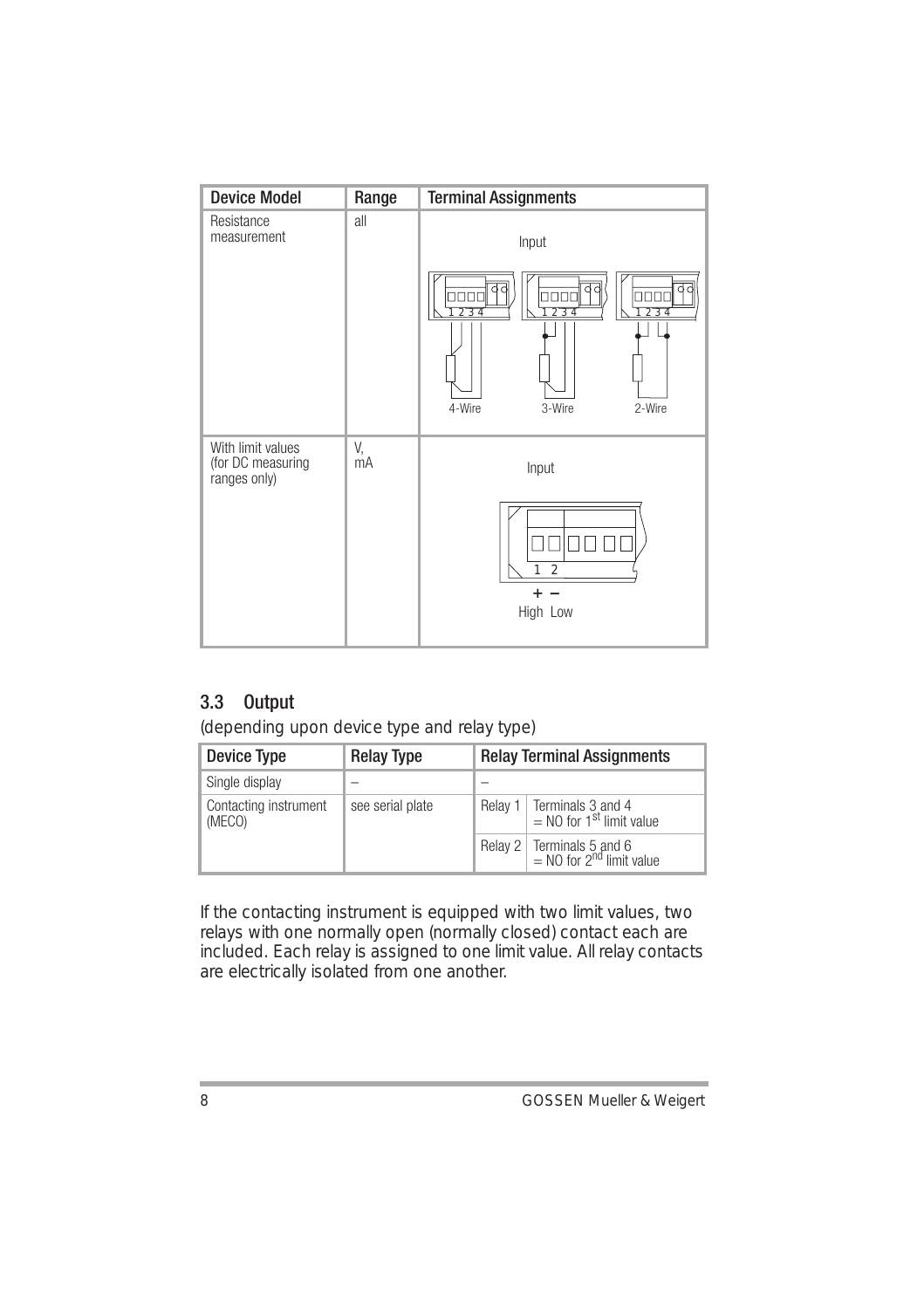

## Changing Relay Contacts from NO to NC (switching mode):

Relays for devices with limit values are set at the factory for normally open operation. The relays can be changed from normally open to normally closed operation with the above mentioned jumpers. The snap-in tabs at the housing rear panel must first be carefully released by lifting the housing shell, after which the housing rear panel can be removed along with the complete PCB. The jumpers at the limit value module must then be configured as shown below.



# **Attention!**

This work may only be performed by trained personnel who are aware for the dangers involved.

Electrostatically sensitive devices are included in these instruments. The usual protective measures must be observed in order to prevent electrostatic charging of such components. The guarantee is rendered null and void if the instrument is destroyed due to incorrectly implemented changes.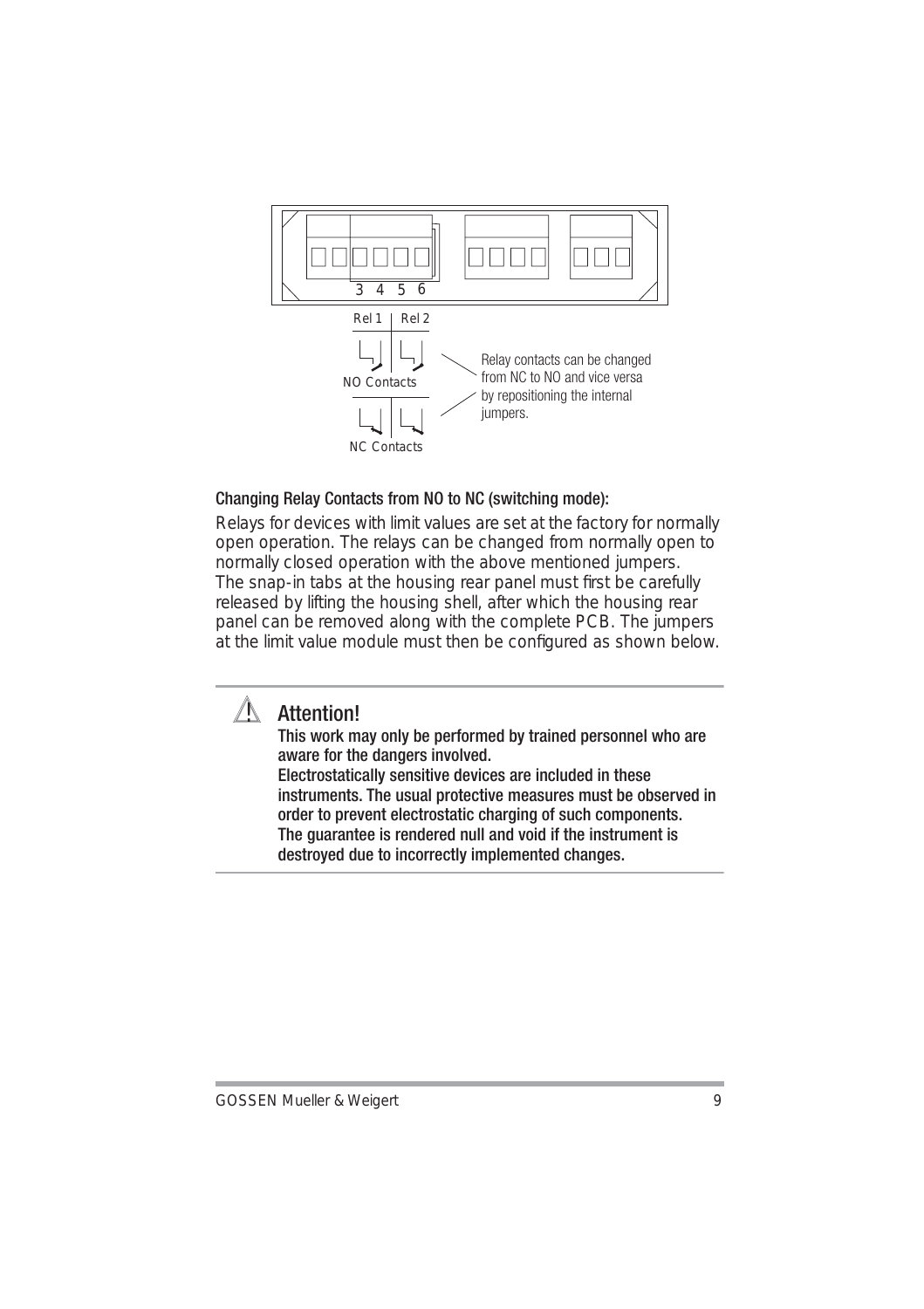

## Indication of Limit Value Violations

Two LEDs are included at the scale for the indication of limit value violations for devices with two limit values. The switching status of relay 1 is indicated at LED Rel 1, and the switching status of relay 2 is indicated at LED Rel 2.

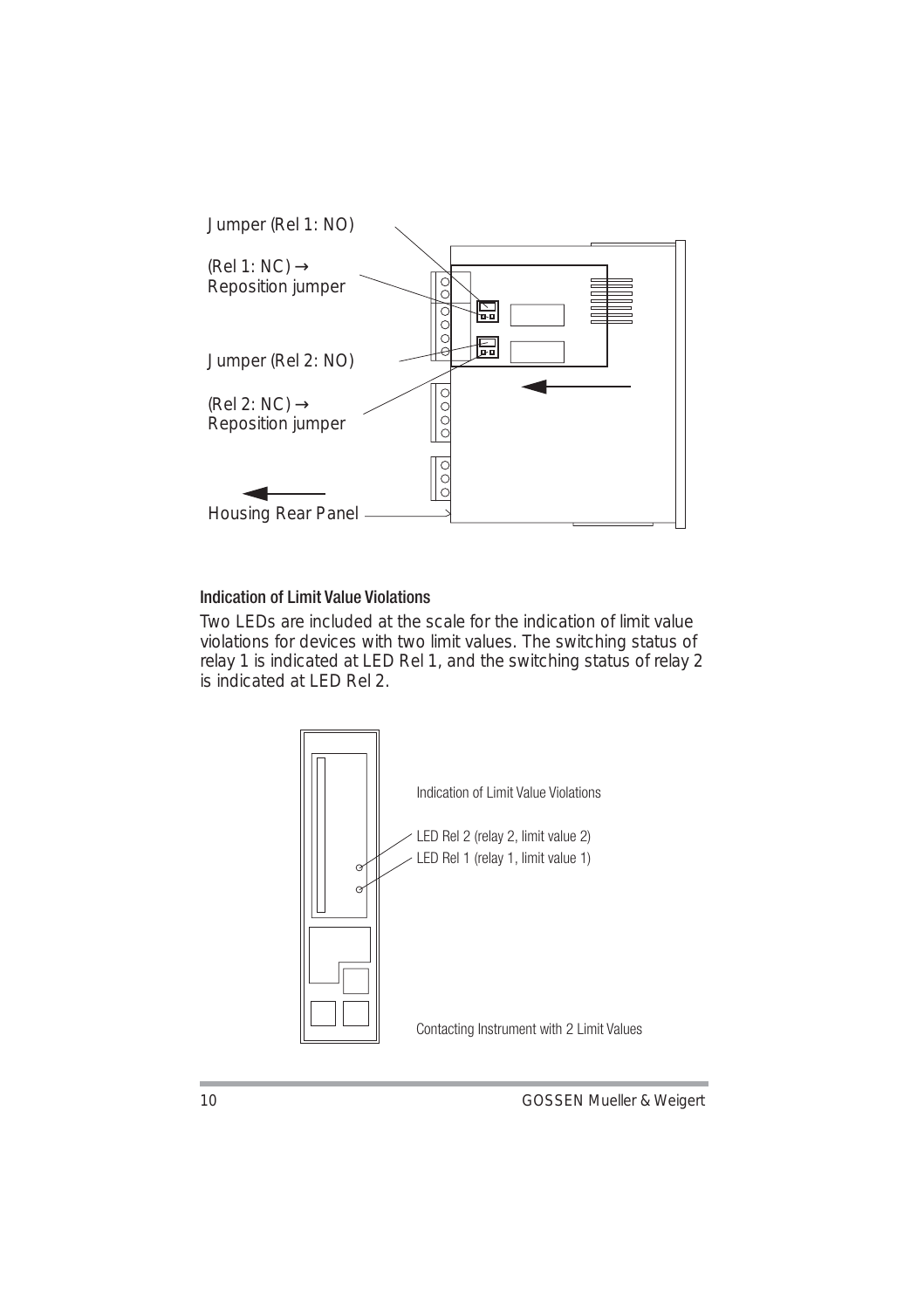# Switching Mode and Switching Status of Relays and Indicator LEDs



Relay 2



| <b>Working Current Model (nOP)</b> |                                                     |                                                              |                                                                            |                                                              |
|------------------------------------|-----------------------------------------------------|--------------------------------------------------------------|----------------------------------------------------------------------------|--------------------------------------------------------------|
| I imit Value<br>Switching<br>Point | Measured Value<br>(MV)<br>$>$ <<br>Limit Value (LV) | NO Contact<br>(factory setting)<br>Terminals<br>3, 4 or 5, 6 | <b>NC Contact</b><br>(jumper<br>repositioned)<br>Terminals<br>3, 4 or 5, 6 | I FD indication<br>depending<br>upon selected<br>limit value |
| 1012                               | MV > IV                                             | open                                                         | closed                                                                     | not illuminated                                              |
|                                    | MV < IV                                             | closed                                                       | open                                                                       | illuminated                                                  |
| Hi 2                               | MV > IV                                             | closed                                                       | open                                                                       | illuminated                                                  |
|                                    | MV < IV                                             | open                                                         | closed                                                                     | not illuminated                                              |

| <b>Closed-Circuit Current Model (nCL)</b>                                                |         |                                                              |                                                                            |                                                              |  |
|------------------------------------------------------------------------------------------|---------|--------------------------------------------------------------|----------------------------------------------------------------------------|--------------------------------------------------------------|--|
| Limit Value<br>Measured Value<br>Switching<br>(MV)<br>Point<br>$>$ <<br>Limit Value (LV) |         | NO Contact<br>(factory setting)<br>Terminals<br>3, 4 or 5, 6 | <b>NC Contact</b><br>(jumper<br>repositioned)<br>Terminals<br>3, 4 or 5, 6 | I FD indication<br>depending<br>upon selected<br>limit value |  |
| 1012                                                                                     | MV > IV | closed                                                       | open                                                                       | not illuminated                                              |  |
|                                                                                          | MV < IV | open                                                         | closed                                                                     | illuminated                                                  |  |
| Hi12                                                                                     | MV > IV | open                                                         | closed                                                                     | illuminated                                                  |  |
|                                                                                          | MV < IV | closed                                                       | open                                                                       | not illuminated                                              |  |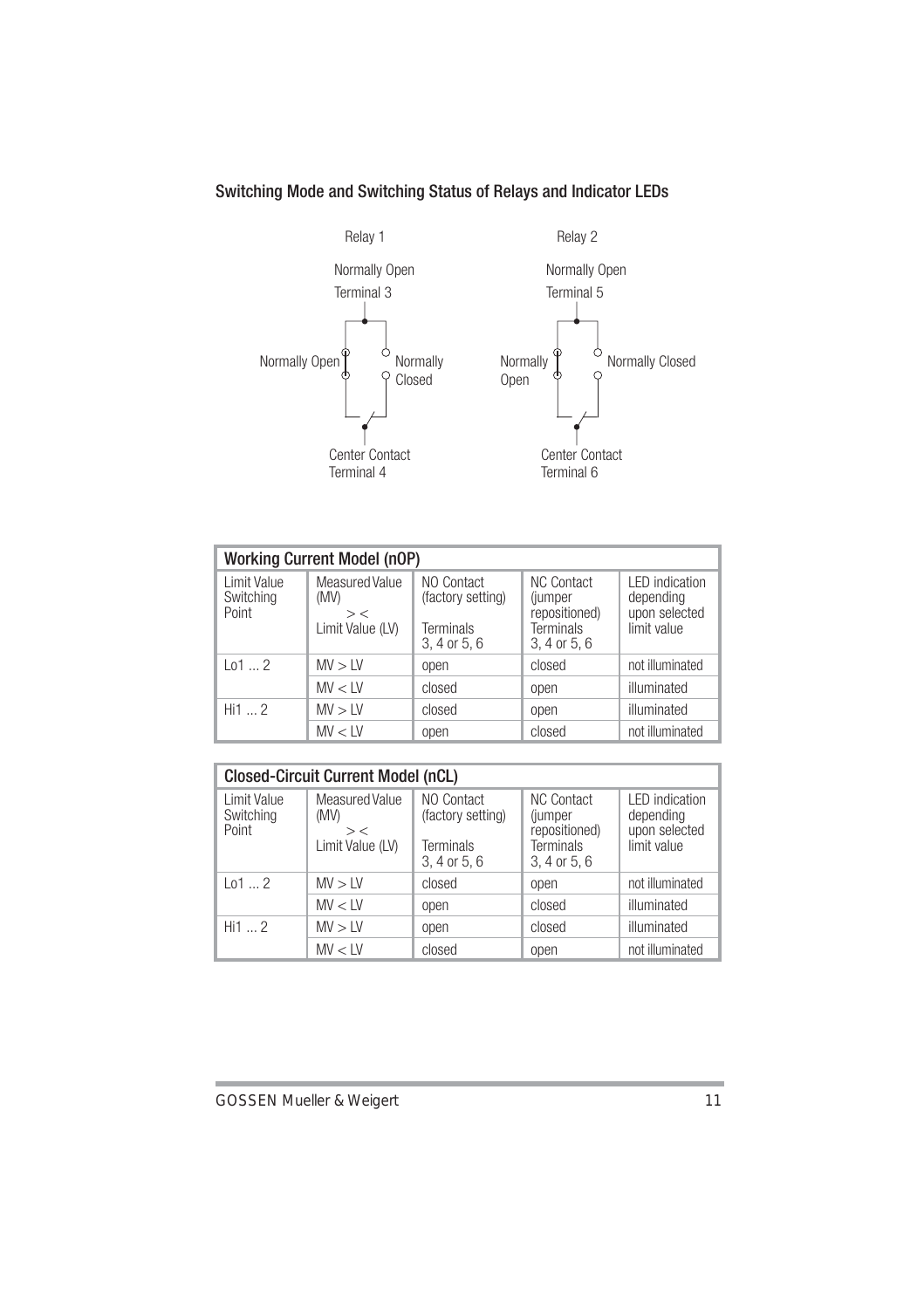#### 3.4 External Control Inputs

# **/ Attention!**

Terminals 8, 9, 10 and 11 are electrically connected to the measurement input. Insulation at external switching elements must be grounded appropriately for prevailing measurement input potential.



#### Reset

The entire display can be cleared by establishing a connection between terminals 8 and 11.

#### Attention:

This connection causes resetting of the microprocessor. A segment test is performed for approximately 3 seconds after this connection has been interrupted. The device then resumes normal operation. Previous programming remains intact.

#### Freezing the Display Value (hold function)

The currently displayed value can be frozen during normal operation by establishing a connection between terminals 9 and 11. This does not influence the measuring cycle.

#### Disable Programming (lock function)

Configured parameters can be protected against change by establishing a connection between terminals 10 and 11.

See chapter 7.1, page 24, for exceptions regarding limit value configuration.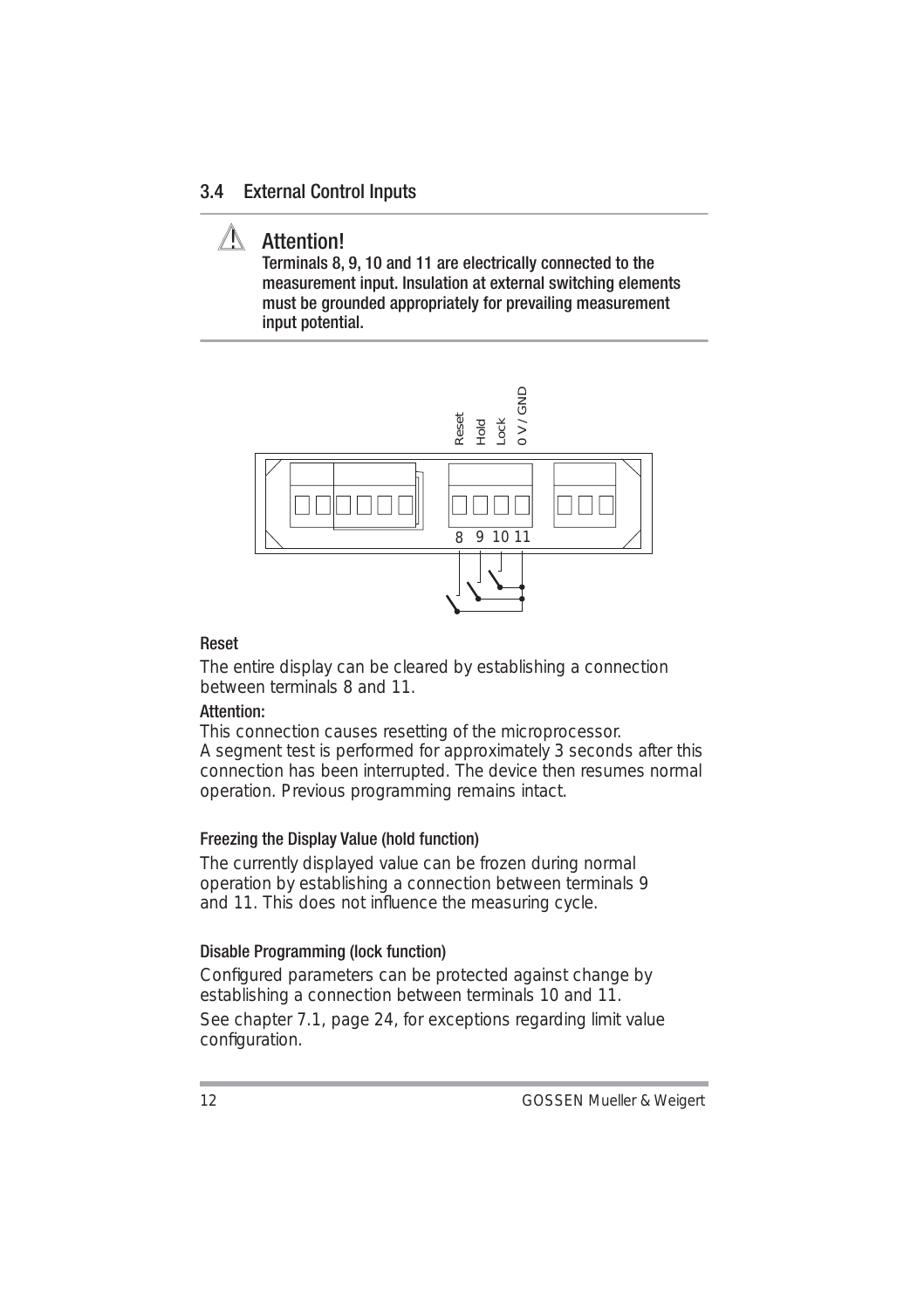4 Operation



# 4.1 Single Display (one measurement input)

The  $\Downarrow$ , P and  $\Uparrow$  keys have no function in the operating mode. They are only used for programming.

# 4.2 Single Contacting Instrument (MECO), with One Measurement Input and Limit Values

After pressing the Îl key, limit value 1 appears at the display (as Lo1 or Hi1 depending upon how the switching function has been programmed). The device is returned to the normal operating mode by pressing the P key.

The same applies to the  $\Downarrow$  key for limit value 2.

Landscape format devices display the current measurement value at the light-strip.

# 4.3 Display Test

If the ⇑, P and ⇓ keys are simultaneously pressed and held for approximately 1 second, the display is switched to the test mode. Alternately, Pro or the operating software revision level appears at the 7 segment display.

The display test is started by pressing the P key. The odd numbered segments (1, 3 ... 35) at the light-strips and the horizontal segments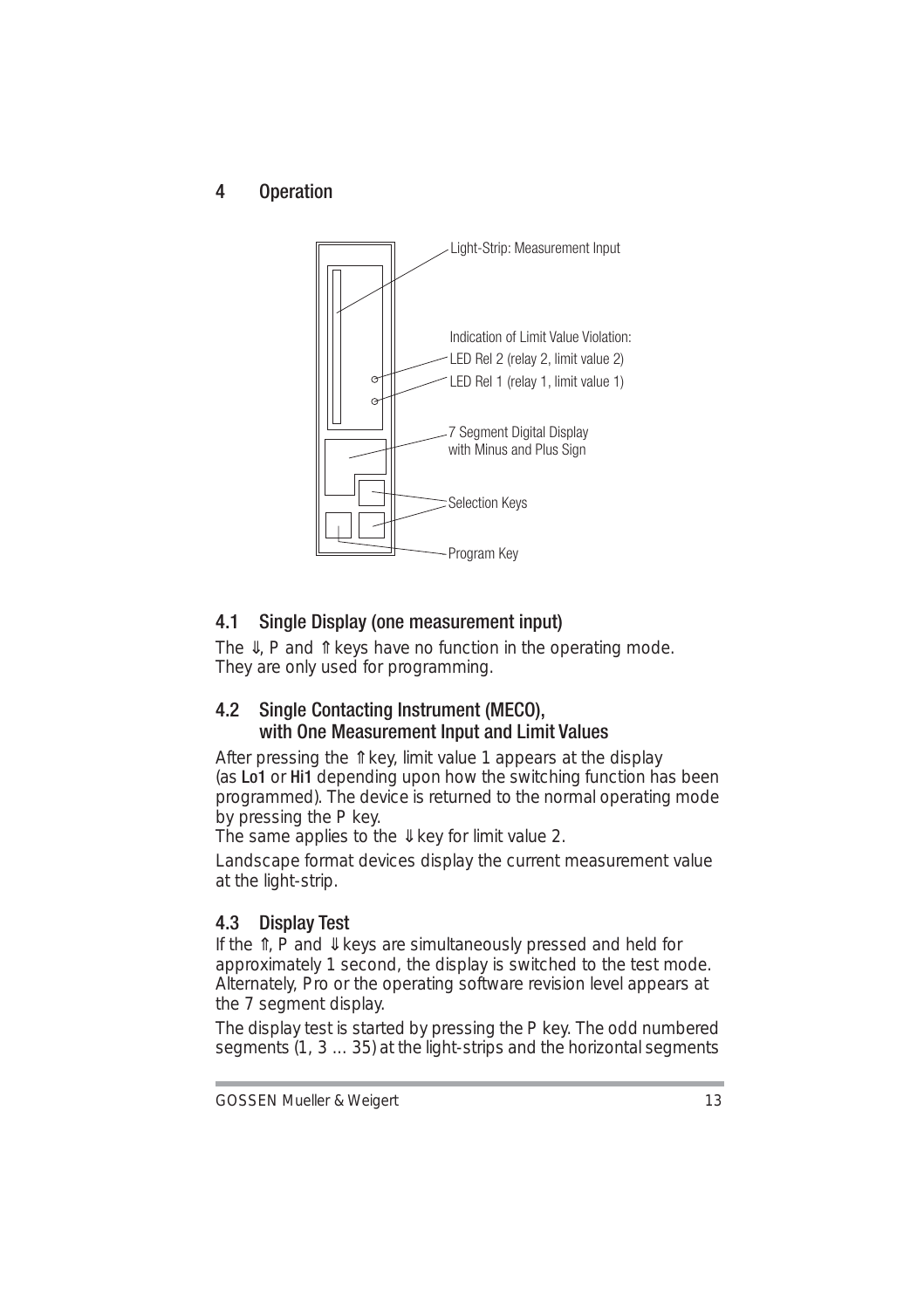at the 7 segment display are activated and light up for portrait format devices.

If the P key is pressed again, the even numbered segments (2, 4 ... 34) at the light-strips and the vertical segments at the 7 segment display are activated and light up for portrait format devices.

After pressing the P key a third time, all of the segments at the entire display are activated and light up.

The device can be returned to the normal display mode by once again pressing the P key.

| Parameter                 | <b>Function</b>                            | <b>Setting Range</b>                  |
|---------------------------|--------------------------------------------|---------------------------------------|
| bri                       | Display brightness (LEDs and light-strip)  | $07$ $[5^{\,1}]$                      |
| 420                       | Measuring range matching                   |                                       |
| ASt                       | Display range lower limit (start)          | $-999999$                             |
| AFn                       | Display range upper limit (end)            | $-999999$                             |
| 020                       | Measuring range matching                   |                                       |
| ASt                       | Display range lower limit (start)          | $-999999$                             |
| AFn                       | Display range upper limit (end)            | $-999999$                             |
| $+20$                     | Measuring range matching                   |                                       |
| ASt                       | Display range lower limit (start)          | $-999999$                             |
| AFn                       | Display range upper limit (end)            | $-999999$                             |
| Pt                        | Measuring range matching                   |                                       |
| $\degree$ C / $\degree$ F | Display in degrees Celsius or Fahrenheit   |                                       |
| 2.4L / 3L                 | 2 / 4-wire connection or 3-wire connection |                                       |
| rES                       | Measuring range matching                   |                                       |
| 200 / 2k / 20k            | Resistance range                           | $200 \Omega / 2 k\Omega / 20 k\Omega$ |
| 2.4L / 3L                 | 2 / 4-wire connection or 3-wire connection |                                       |
| the                       | Measuring range matching                   |                                       |
| J/K/R/S                   | Thermocouple type selection                |                                       |
| $\degree$ C / $\degree$ F | Display in degrees Celsius or Fahrenheit   |                                       |
| <b>HCA</b>                | Hardware calibration                       |                                       |
| 7Fr                       | Display range lower limit                  | $-999999$                             |
| <b>SPA</b>                | Display range upper limit                  | $-999999$                             |

## 5 Basic Device Settings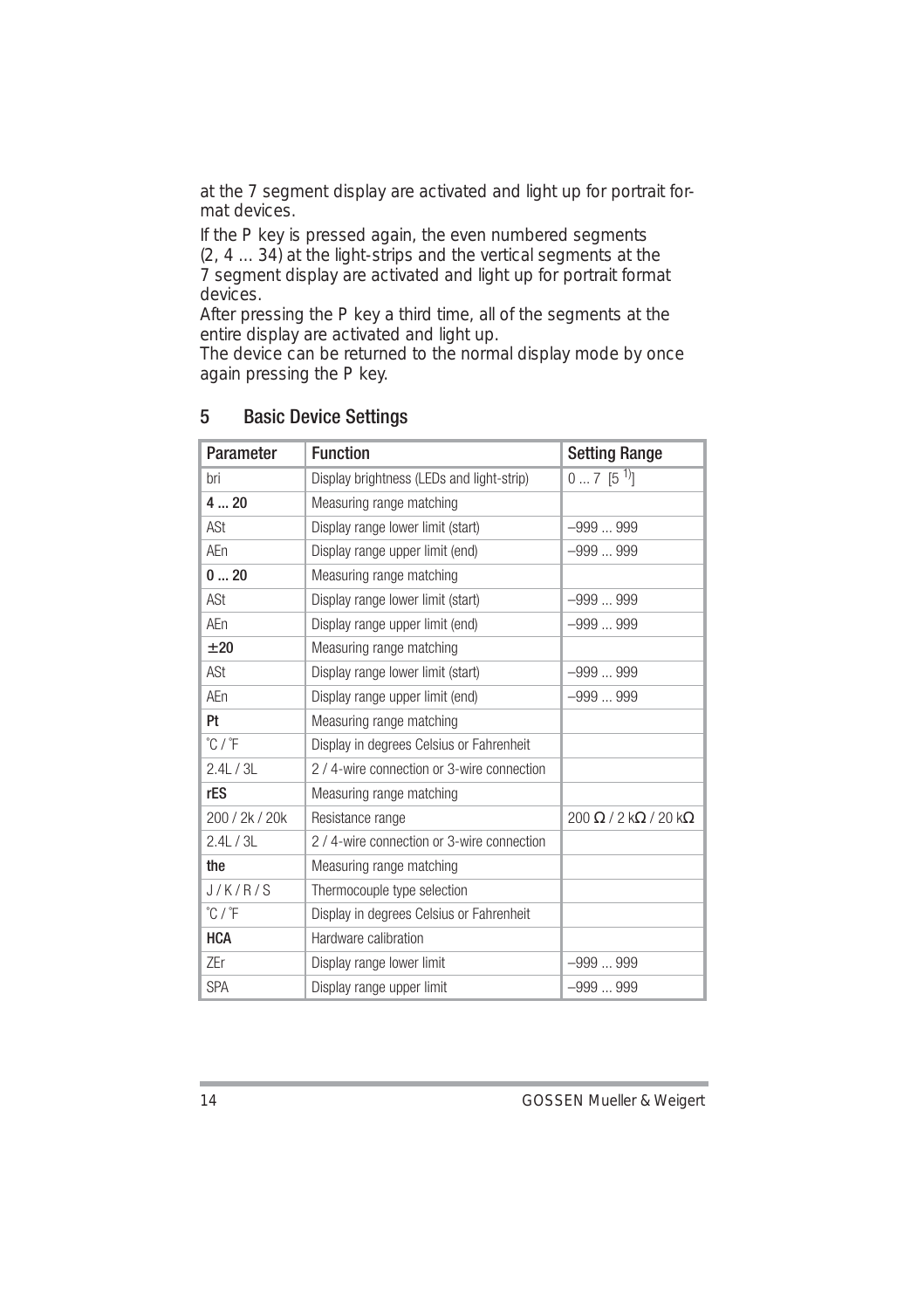| Parameter                  | <b>Function</b>                                                                                                  | <b>Setting Range</b>               |
|----------------------------|------------------------------------------------------------------------------------------------------------------|------------------------------------|
| <b>PCA</b>                 | Software calibration                                                                                             |                                    |
| <b>OFS</b>                 | Offset adjustment                                                                                                | $-999999$                          |
| <b>SCA</b>                 | Measured value scaling factor                                                                                    | $-9.999.99$                        |
| $dP / dP / dP$ .           | Decimal point                                                                                                    |                                    |
| <b>FIL</b>                 | Mean value generation based upon<br>0 to max. 32 measured values                                                 | 0, 2, 4, 8, 16, 32 <sup>2)</sup>   |
| <b>SSt</b>                 | Lower light-strip scale limit (start)<br>with reference to the digital display                                   | $-999999$                          |
| SFn                        | Upper light-strip scale limit (end)<br>with reference to the digital display                                     | $-999999$                          |
| S <sub>Or</sub>            | Light-strip minimum scale value (origin)<br>with reference to the digital display                                | SSt < SOr < SFn                    |
| $nCl / nOP$ <sup>3)</sup>  | Switching mode: closed-circuit current<br>(normally closed) / working current<br>(normally open), for all relays |                                    |
| $[-1, 3)$                  | Switching function for relays 1 and 2                                                                            | $ - $<br>$I-H$<br>$H-H$<br>$H - I$ |
| Lo1 / Hi1 $3)$             | Switching point for limit value 1                                                                                | $-999999$                          |
| $102 /$ Hi <sub>2</sub> 3) | Switching point for limit value 2                                                                                | $-999999$                          |
| $HYS$ <sup>3)</sup>        | Hysteresis                                                                                                       | $0100$ $[0^1]$                     |
| Loc <sup>3</sup>           | Lock limit values                                                                                                | Loc, FrE [FrE $1$ ]                |
| dis/On                     | Switch digital display on or off                                                                                 | dis/On<br>dis/OFF                  |

<sup>1)</sup> Factory default setting<br><sup>2)</sup> A setting of either 8, 16 or 32 must be used for Pt100 sensors and thermocouples.<br><sup>3)</sup> Only for devices with limit value read-out

# 6 Programming

The following parameters can be configured in the indicated order:

- LED and light-strip brightness
- Measuring range matching
- Decimal point
- Sampling rate for mean value generation
- Scale ranges with light-strip minimum value
- Switch digital display on or off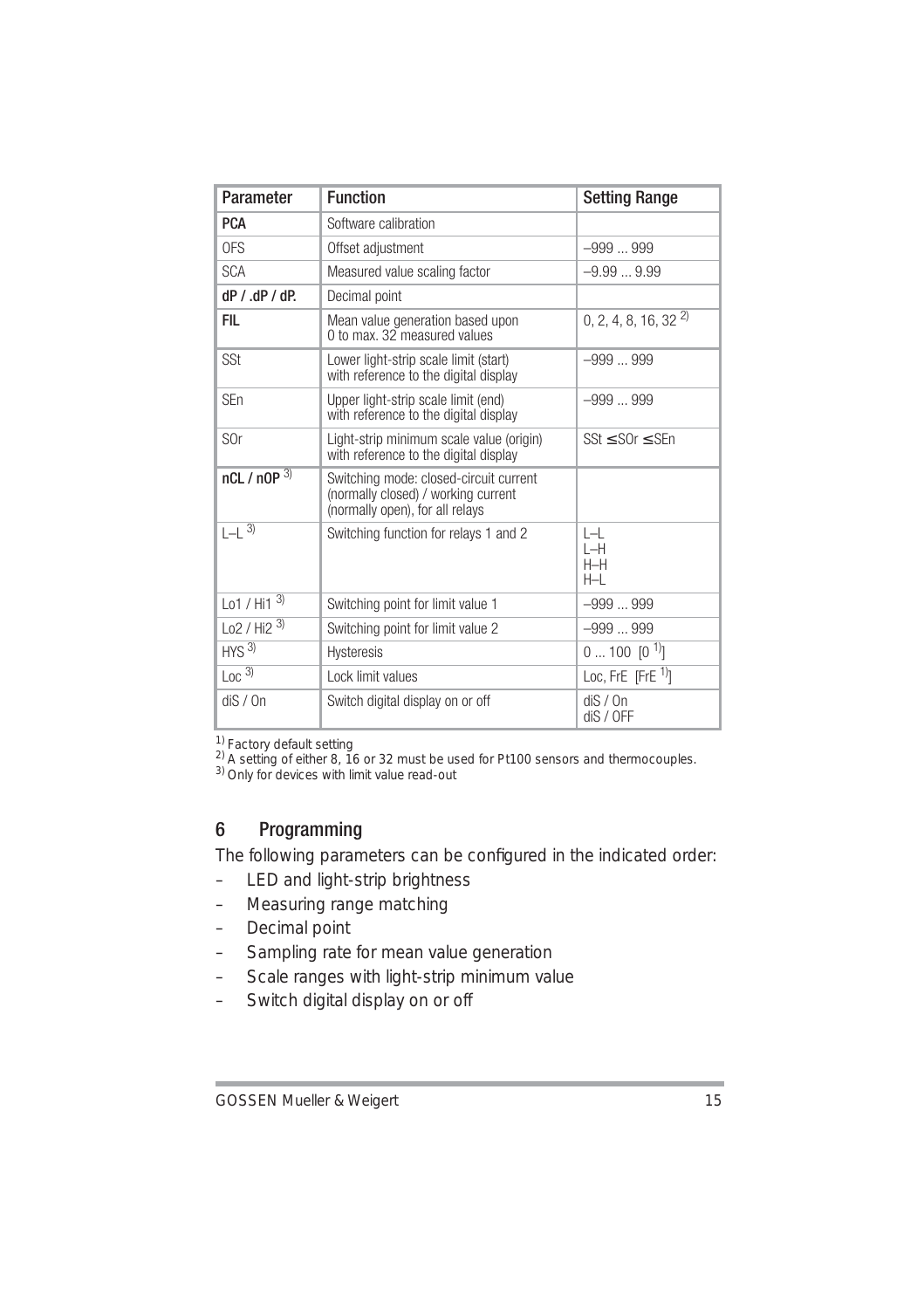The following additional parameters can be configured for devices with limit values:

- Relay switching mode
- Relay switching function
- Switching point values
- Relay hysteresis
- Lock limit values

#### Enabling Programming

The lock function must be released in order to enable programming, i.e. contact between terminals 10 and 11 must be broken. If programming has not been enabled, Loc is displayed when the programming menu is opened. If this is the case, previously programmed values can be queried but not changed. See chapter 7.1, page 24, for exceptions to this rule.

#### Programming

The measuring instruments are programmed at the factory in accordance with customer specific requirements. If programming has been enabled, the basic device settings can be changed with the three keys at the front panel.

The  $P$  and  $\hat{\parallel}$  keys must be pressed simultaneously (first  $P$  and then ⇑) in order to enter the programming menu. The parameter designation and the corresponding value blink alternately in order to provide the user with orientation. Values can be changed with the Î and ⇓ keys. The longer these keys are held depressed, the faster the value changes. The selected value is not saved to memory until the next parameter is queried by pressing the P key.

Various possibilities are provided for adapting the display to the input quantity. The various range matching options for  $0...$  /  $4...$  20 mA,  $\pm$  20 mA, Pt100, Res and thermocouples are dependent upon the utilized measuring module and may only be selected if the device has been equipped with the corresponding measuring module (see designation on the serial plate). A measuring range type and the corresponding parameter settings can then be selected. Incorrect selection of measuring ranges results in malfunction!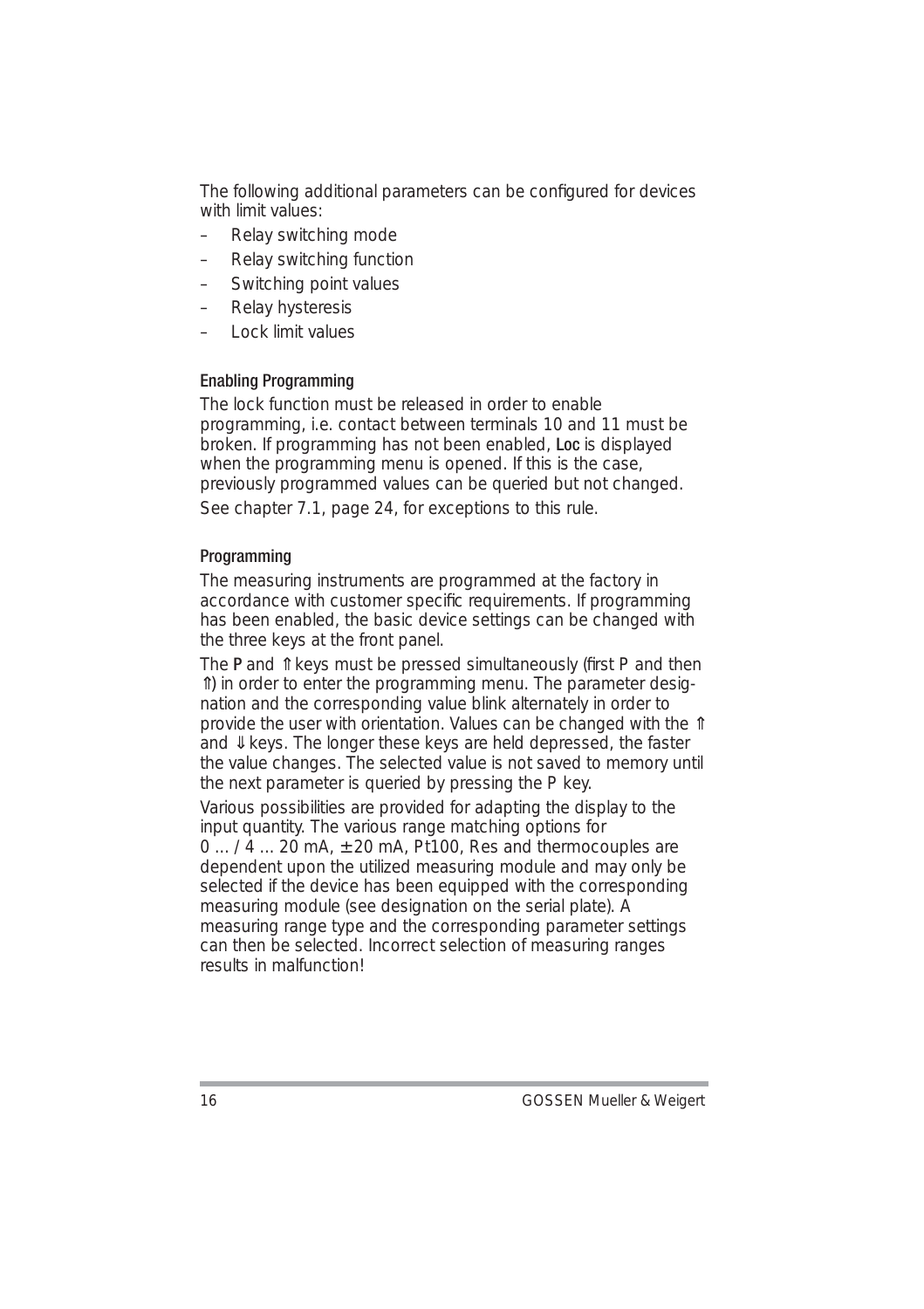

*Programming Overview for Basic Device Settings*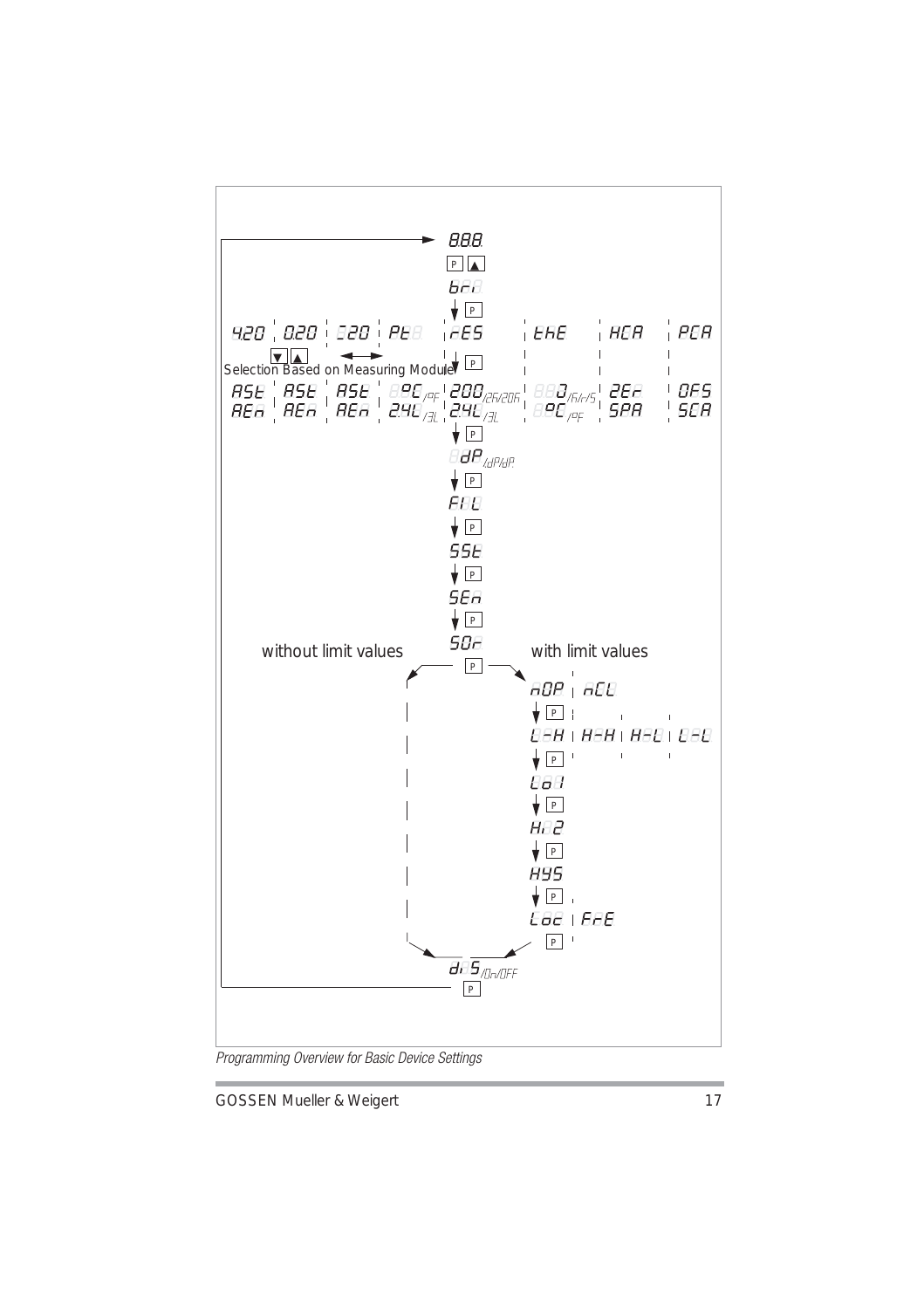# 6.1 Adjusting Display Brightness

Display brightness can be adjusted with the **bri** parameter. A setting can be selected within a range of 0 to 7. Brightness is adjusted to 5 at the factory.

# 6.2 Light-Strip Adjustment

The light-strip indicates measured values at the analog scale. The display range can be set anywhere within the measuring range.

The light-strip is preset at the factory. If the default settings need to be changed, this is accomplished in the program menu starting with the SSt parameter (see "Programming Overview for Basic Device Settings" on page 17).

# 6.3 Lower Scale Limit

SSt and a numeric value blink alternately at the 7 segment display. This number corresponds to the digital display value which represents the lower scale limit at the light-strip (minimum scale value is at the bottom for portrait format devices, and at the left for landscape format devices). This value can be changed with the  $\mathbb{\hat{I}}$  and  $\mathbb{\hat{I}}$ keys. The selected value is saved to memory by pressing the P key, and the upper scale limit then appears at the display.

# 6.4 Upper Scale Limit

SEn and a numeric value blink alternately at the 7 segment display. This number corresponds to the digital display value which represents the upper scale limit at the light-strip (maximum scale value is at the top for portrait format devices, and at the right for landscape format devices). This value can be changed with the  $\ln$  and  $\mu$  keys. The selected value is saved to memory by pressing the P key, and the minimum scale value then appears at the display.

# 6.5 Minimum Scale Value

SOr and a numeric value blink alternately at the 7 segment display.

This number corresponds to the digital display value which represents the minimum scale value, i.e. the point within the scale (SSt ... SEn) at which the light-strip starts.

This value can be changed with the  $\hat{\mathbb{I}}$  and  $\hat{\mathbb{I}}$  keys. A value which lies between SSt and SEn must be selected. Other values are not displayed. The selected value is saved to memory by pressing the P key, and the display is returned to the lower scale limit parameter.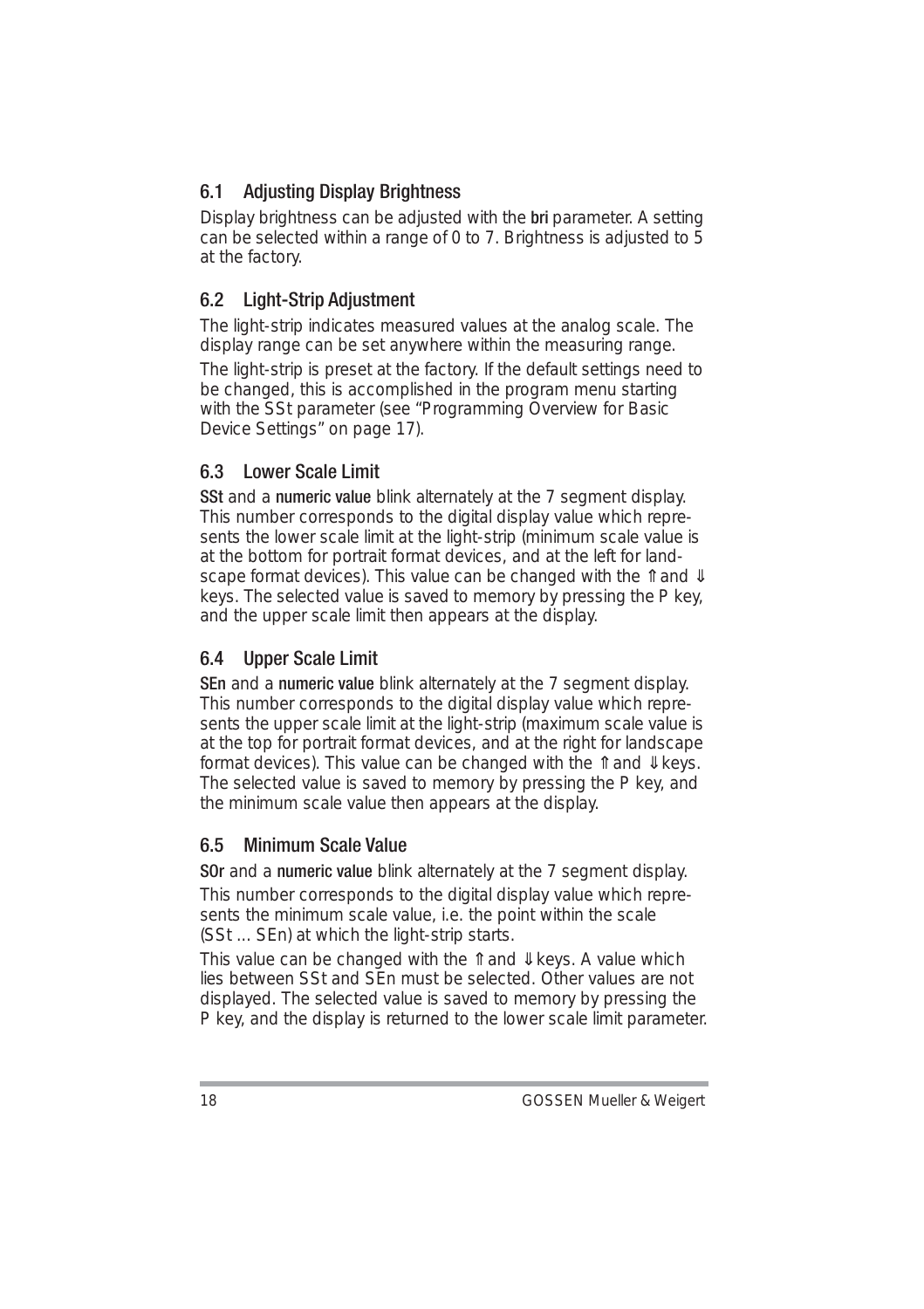#### Example:

|                                         | Light-Strip Indicator |     |                        | SEn                    | S <sub>O</sub> r         |
|-----------------------------------------|-----------------------|-----|------------------------|------------------------|--------------------------|
| (with reference to the digital display) |                       |     | (lower<br>scale limit) | (upper<br>scale limit) | (minimum<br>scale value) |
| 0                                       |                       | 150 | 0                      | 150                    |                          |
| 0                                       |                       | 150 | U                      | 150                    | 150                      |
| 100                                     |                       | 0   | 100                    | 0                      | 100                      |
| 100                                     |                       | 0   | 100                    | 0                      | 0                        |
| $-150$                                  |                       | 150 | $-150$                 | 150                    |                          |

The measuring instrument automatically calculates the corresponding parameters and returns to the normal operating mode. If no programming keys are activated for a period of more than 3.5 minutes, the measuring instrument automatically returns to the normal operating mode.

# 6.6 Measuring Range Matching for 0 ... 20 mA, 4 ... 20 mA and  $\pm$  20 mA

The parameters ASt and AEn allow for the entry of a display range without necessitating any further balancing.

After selecting the measuring range, ASt and a numeric value blink alternately at the 7 segment display. Select the value which should be displayed as the measuring range lower limit with the  $\ln$  and  $\mu$ keys. Save the selected value to memory with the P key.

AEn and a numeric value then blink alternately at the 7 segment display. Select the value which should be displayed as the measuring range upper limit with the  $\hat{\mathbb{I}}$  and  $\hat{\mathbb{I}}$  keys. Save the selected value to memory with the P key. The measuring instrument automatically calculates the corresponding parameters, and then displays the decimal point configuration window.

# 6.7 Measuring Range Matching for Pt100 Temperature Sensor

This selection determines whether temperature will be displayed in ˚C or ˚F, and whether 3-wire or 2 / 4-wire connection will be used for the sensor. After selecting the Pt function, the 7 segment display alternates between C and blank. Display of temperature in °C or  $\tilde{F}$ can be selected with the Îl and  $∄$  keys. Save the selected value to memory with the P key.

Now the 7 segment display alternates between 2.4L and blank. **2.4L** or 3L can be selected with the  $\hat{\parallel}$  and  $\hat{\parallel}$  keys. Save the selected value to memory with the P key. The decimal point configuration window is then displayed.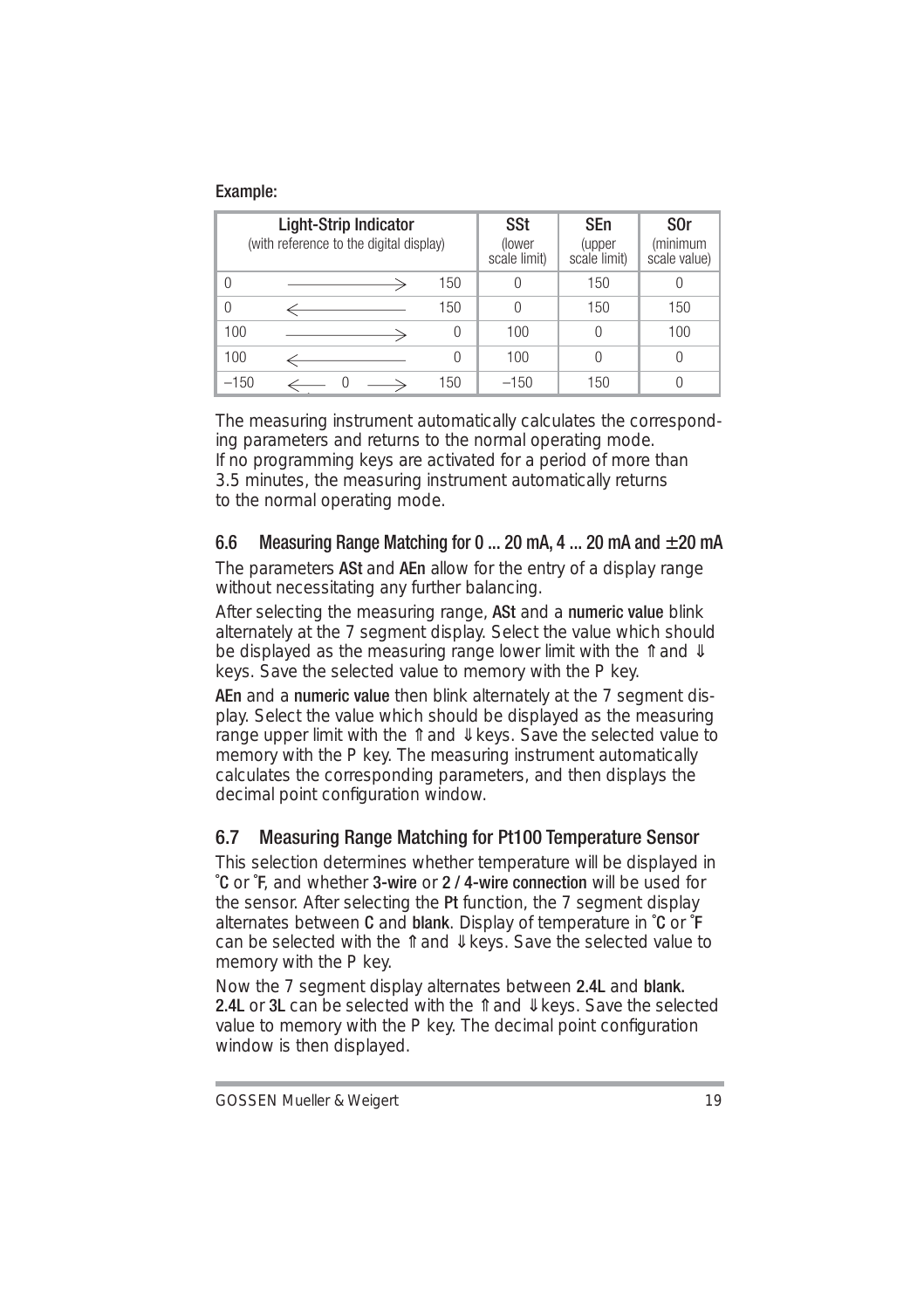# 6.8 Measuring Range Matching for Resistance

This selection determines the measuring range, and whether 3-wire or 2 / 4-wire connection will be used.

After selecting the **rES** function, the 7 seament display alternates between 200 and blank. One of the measuring ranges (200, 2k or 20k) can be selected with the  $\hat{\parallel}$  and  $\hat{\Downarrow}$  keys. Save the selected value to memory with the P key.

Now the 7 segment display alternates between 2.4L and blank. **2.4L** or 3L can be selected with the  $\hat{\parallel}$  and  $\hat{\parallel}$  keys. Save the selected value to memory with the P key.

The decimal point configuration window is then displayed.

## 6.9 Measuring Range Matching for Thermocouples

This selection determines the type of thermocouple to be used, and whether temperature will be displayed in °C or °F.

After selecting the the function, the 7 segment display alternates between **J** and **blank**. A thermocouple type (**J, K, R** or S) can be selected with the  $\hat{\mathbb{I}}$  and  $\hat{\mathbb{I}}$  keys. Save the selected value with P.

Now the 7 segment display alternates between °C and blank. Display of temperature in  $\tilde{C}$  or  $\tilde{F}$  can be selected with the  $\hat{\mathbb{I}}$  and  $\hat{\mathbb{I}}$ keys. Save the selected value to memory with the P key. The decimal point configuration window is then displayed.

# 6.10 Measuring Range Matching with HCA (hardware calibration)

This selection allows for balancing with a calibrator. During balancing, input quantities must be applied to the instrument which correspond to the measuring range lower and upper limits. After selecting the HCA function, ZEr and a numeric value blink alternately at the  $\bar{7}$  segment display. Apply the value which corresponds to the measuring range lower limit to the measurement input. Use the  $\hat{\mathbb{I}}$  and  $\hat{\mathbb{I}}$  keys to select the value to be displayed at the measuring range lower limit. Save the selected value with the P key.

SPA and a numeric value blink alternately at the 7 segment display. Apply the value which corresponds to the measuring range upper limit to the measurement input. Use the  $\hat{\parallel}$  and  $\hat{\parallel}$  keys to select the value to be displayed at the measuring range upper limit. Save the selected value to memory with the P key.

The instrument automatically calculates offset and scaling factor, saves these values and displays decimal point configuration.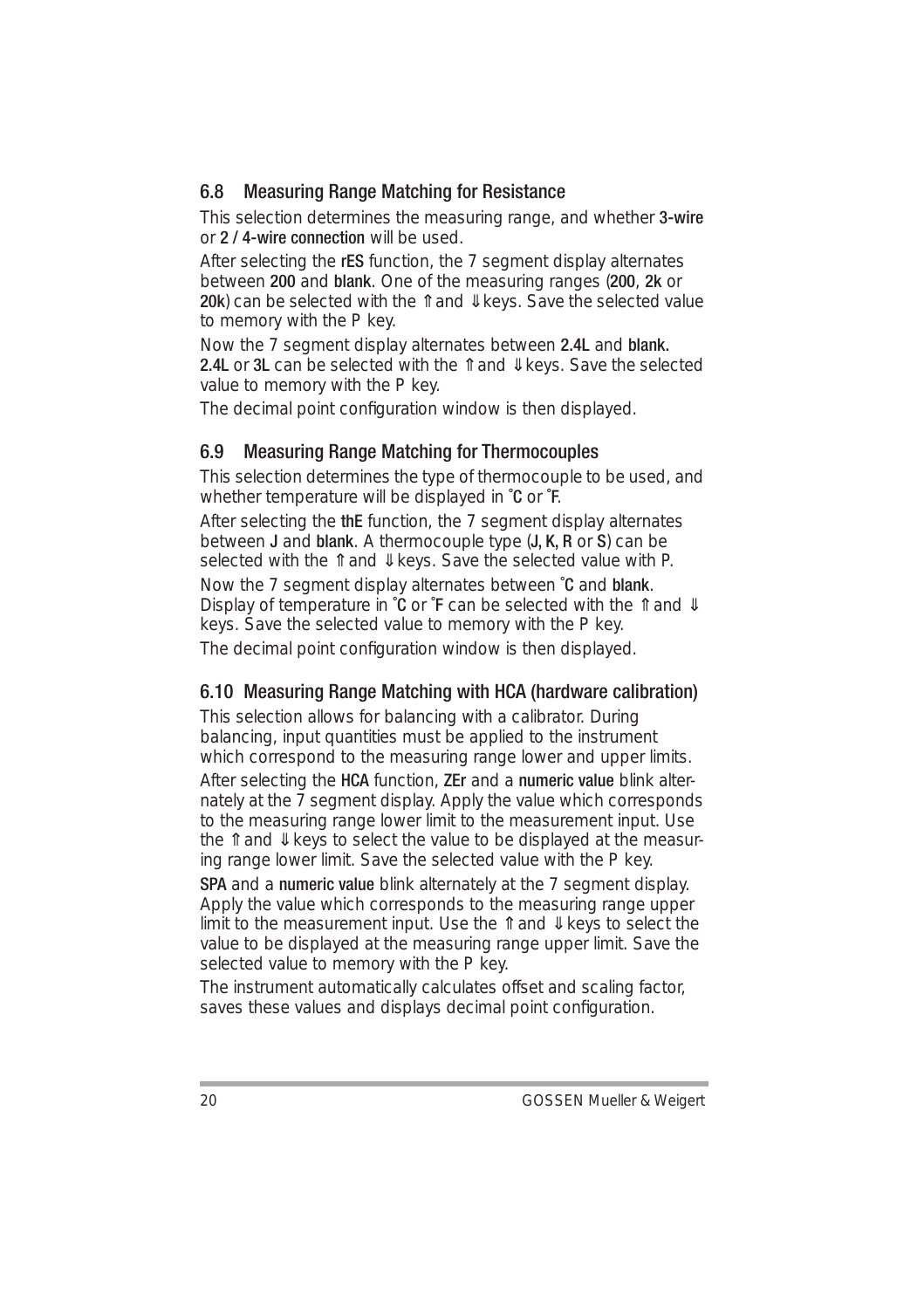#### Attention:

If the calculated values for offset or scaling factor are not within the setting range, Err / InP appears at the 7 segment display. Exit the programming function with the P key.

#### 6.11 Measuring Range Matching with PCA (software calibration)

Balancing is accomplished without a calibrator during measuring range matching with PCA by calculating offset and scaling factor. Offset and scaling factor are then set digitally by the instrument.

After selecting the PCA function, OFS and a numeric value blink alternately at the 7 segment display. The offset value can be selected with the Îl and  $∄$  keys. Save the selected value to memory with the P key. **SCA** and a **numeric value** then blink alternately at the 7 segment display.

#### Calculating Offset (OFS)

The offset value is the number of digits the display is shifted from the "normal" zero point.

The offset value (OFS) is calculated with the following equation without taking the decimal point into consideration:

$$
\text{OFS} \ = \ \text{ASt} - \frac{\text{MSt} \cdot (\text{AEn} - \text{ASt})}{\text{MEn} - \text{MSt}}
$$

| $\text{ASt}$ = display range lower limit | $MSt = bottom of scale$ |
|------------------------------------------|-------------------------|
| $AEn = display$ state ange upper limit   | $MEn = top of scale$    |

#### Calculating Scaling Factor (SCA)

The scaling factor is used to match the display range to the scale range of the input signal. The scaling factor value (SCA) is calculated with the following equation without taking the decimal point into consideration:

SCA old = scaling factor  $1$  SCA = scaling factor<sup>2)</sup> Ast old  $=$  displ. range l. limit  $1$  Ast new  $=$  display range l. limit<sup>2)</sup> AEn old = displ. range u. limit  $1$ ) AEn new = display range u. limit<sup>2)</sup> MSt old = bottom of scale  $1$  MSt new = bottom of scale<sup>2)</sup> MEn old = top of scale  $^{1}$  MEn new = top of scale<sup>2)</sup>  $SCA = SCAold \cdot \frac{(MEn - MSt)old}{(AFn - ASt) (old)} \cdot \frac{(AEn - ASt)new}{(MEn - MSt)new}$ 

1) Which was selected at the measuring instrument before programming 2) Which is to be selected by means of reprogramming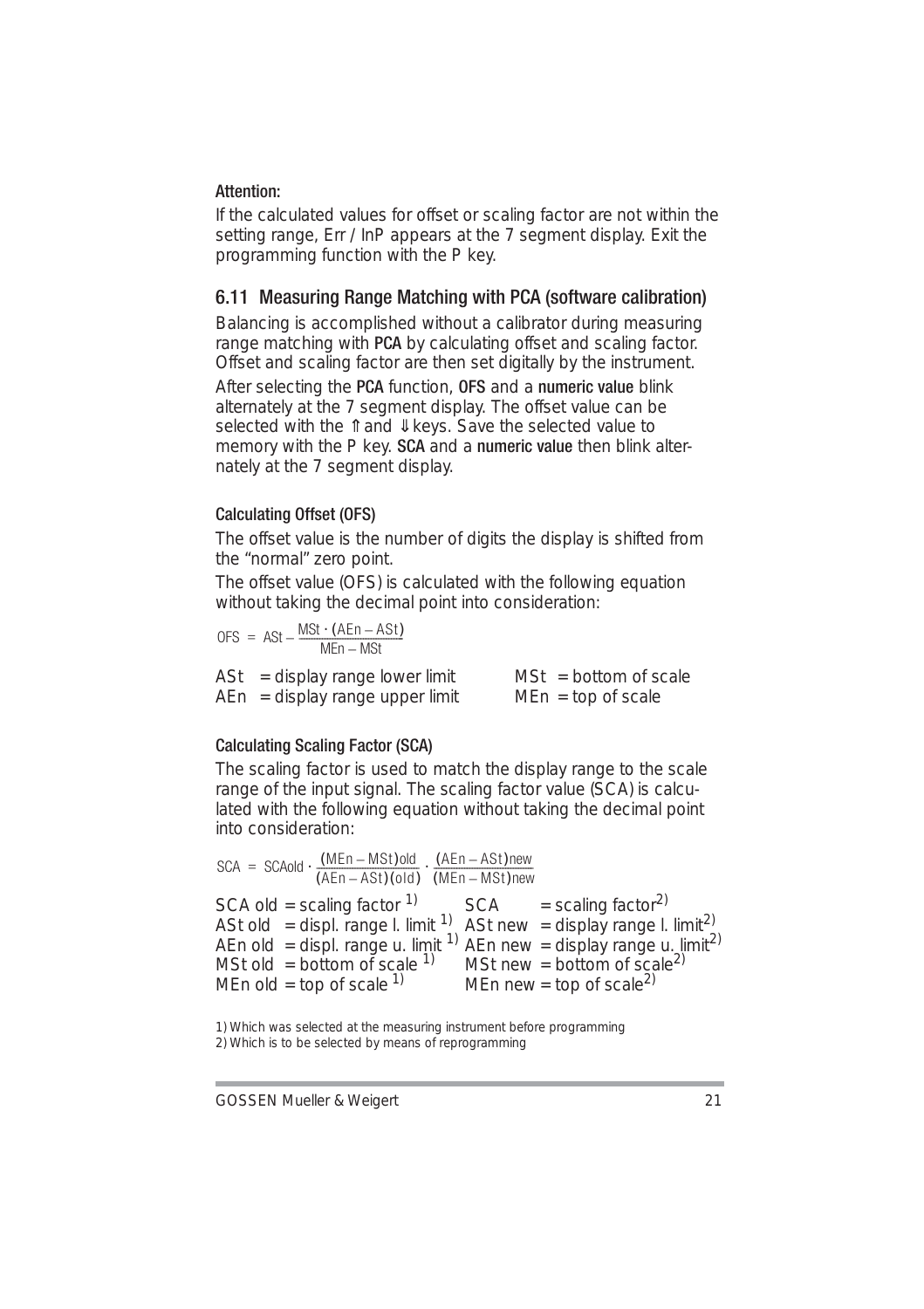#### Example:

A measuring instrument has been configured as follows: 0 ... 10 V scale range corresponds to 0.0 ... + 99.9 display range. This configuration needs to be changed to the following: 2 ... 10 V scale range corresponds to – 10.0 ... + 99.9 display range. ASt =  $-100$  (without decimal point), MSt =  $2 V$  $AFn = 999$  (without decimal point),  $MFn = 10$  V This results in the following:

$$
0FS = -100 - \frac{2 \cdot (999 - (-100))}{10 - 2} = -374.75 \implies set to: -375
$$

 $SCA = 1 \cdot \frac{(10-0)}{(999-0)} \cdot \frac{(999-(-100))}{(10-2)} = 1,375 \rightarrow set$  to: 1.38

#### 6.12 Setting the Decimal Point

dP is displayed at the 7 segment display with the selected decimal point configuration.

#### Example:

dP. is displayed for the following decimal point configuration: xx.X .dP is displayed for the following decimal point configuration: x.XX dp is displayed for no decimal point, i.e. XXX

The desired decimal point configuration can be selected with the  $\hat{\parallel}$ and  $\Downarrow$  keys. Save the selected value to memory with the P key.

#### 6.13 Mean Value Generation and Display

Mean value generation and display, using from 0 (no mean value generation) to 32 values in discrete steps of 2, 4, 8 and 16, is provided for with the FIL function. This allows for the stabilization of fluctuating display values. The sampling rate is approximately 8 measurements per second.

A setting of either 8, 16 or 32 must be used for Pt100 sensors and thermocouples.

# 6.14 Limit Value Function

The limit value function is selected immediately after light-strip settings have been completed. The selected limit value function appears at the 7 segment display. This setting is only available if the measuring instrument has been equipped with limit values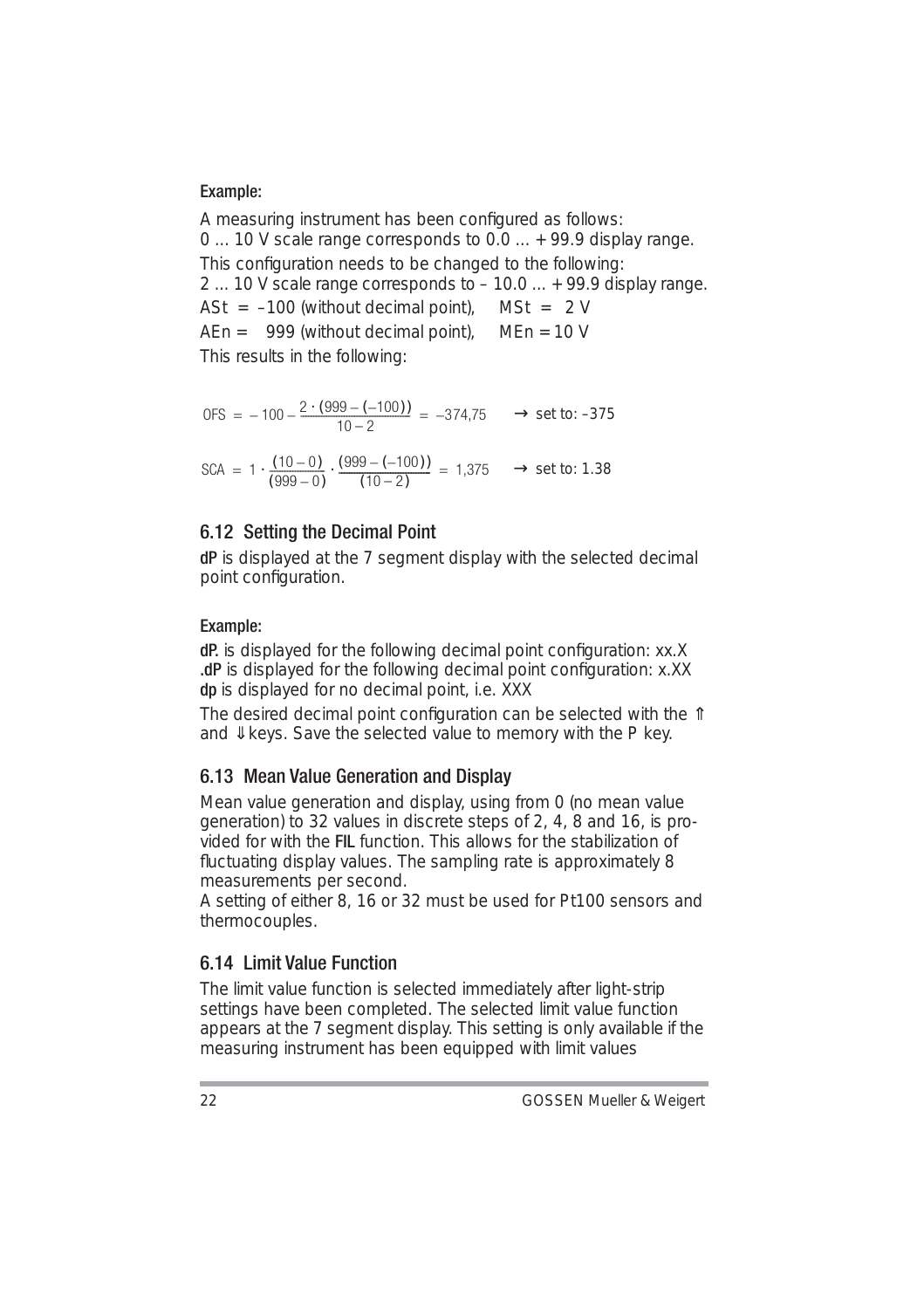(see specifications on serial plate or scale (Rel 1, Rel 2)). The following functions can be selected:

| <b>Function</b>            | Parameter            |
|----------------------------|----------------------|
| Relay switching mode       | nCl or nOP           |
| Relay switching function   | L-L. L-H. H-L or H-H |
| Relay switching hysteresis | HYS.                 |
| Lock limit values          | Loc or FrF           |

# 6.15 Relay Switching Mode

After the light-strip settings have been completed, the selected relay switching mode appears at the 7 segment display.

The desired switching mode (nCL or nOP) can be selected with the  $\hat{\mathbb{I}}$ and  $\Downarrow$  keys. Save the selected value to memory with the P key.

# 6.16 Relay Switching Function

Depending upon the selected relay switching mode (nCL or nOP), the selected switching function appears at the  $\overline{7}$  segment display (L–L, L–H, H–H or H–L):

- $L-L$  = All limit value relays indicate limit value violation if the measured values are less than the selected limit values.
- $L-H$  = Relay 1 for limit value 1 indicates limit value violation, if the measured value is less than the selected limit value 1. Relay 2 for limit value 2 indicates limit value violation, if the measured value is greater than the selected limit value 2.
- $H-H$  = All limit value relays indicate limit value violation if the measured values are greater than the selected limit values.
- $H-I =$ Relay 1 for limit value 1 indicates limit value violation, if the measured value is greater than the selected limit value 1. Relay 2 for limit value 2 indicates limit value violation, if the measured value is less than the selected limit value 2.

The desired switching function can be selected with the  $\mathbb{\hat{}}$  and  $\mathbb{\hat{}}$ keys. Save the selected value to memory with the P key.

# 6.17 Setting Relay Switching Hysteresis

HYS and a numeric value blink alternately at the 7 segment display.

This value corresponds to the selected switching hysteresis in  $±$  digits.

Select the desired number of digits with the  $\hat{\mathbb{I}}$  and  $\hat{\mathbb{I}}$  keys. Save the selected value to memory with the P key.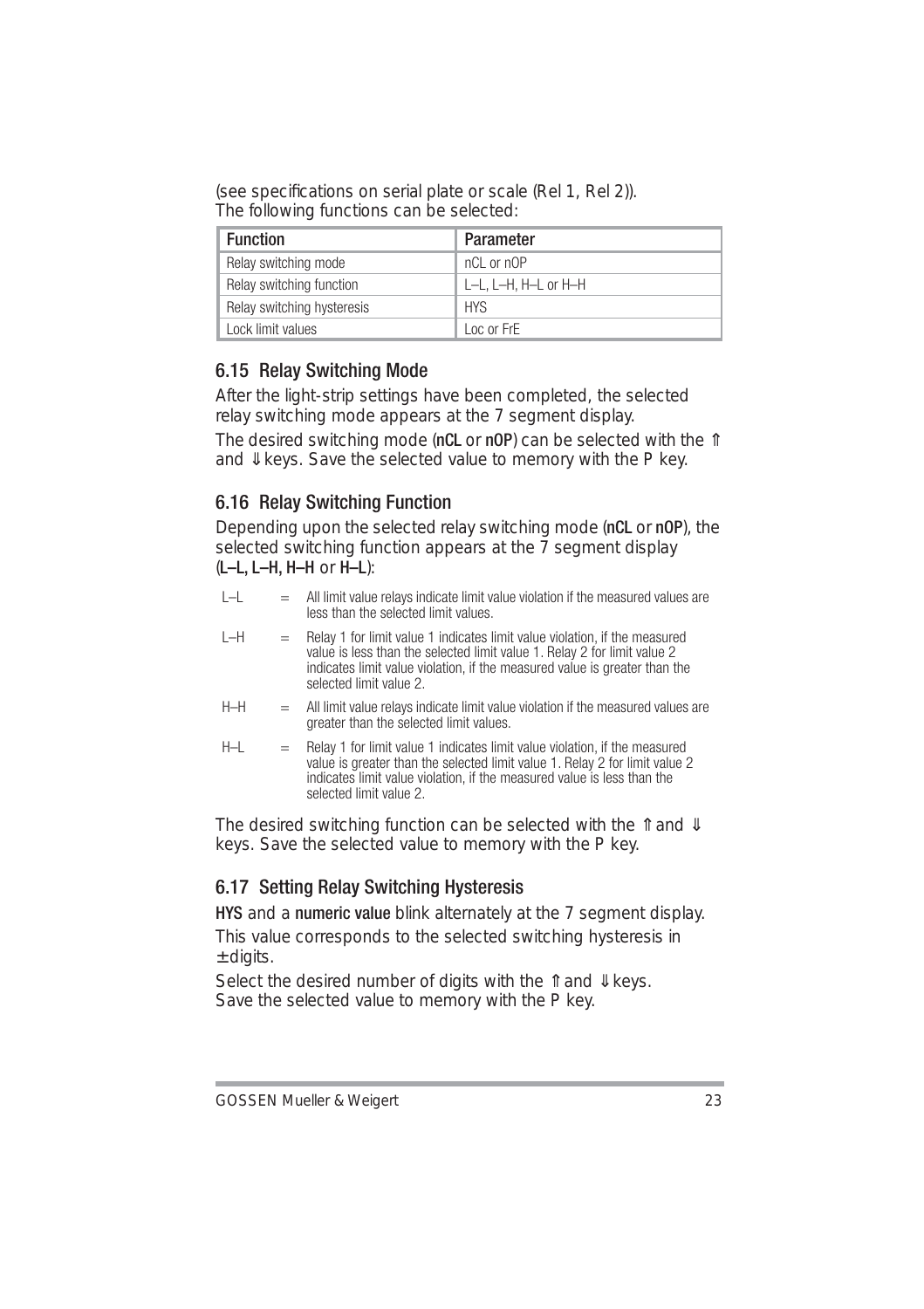# 7 Setting the Limit Values

The limit values can only be changed during operation if they haven't been locked in the programming mode. The limit values are accessed by simultaneously pressing the P and the  $\Downarrow$  keys. If Loc appears at the display, the instrument has been protected against limit value changes. No changes can be made in this case. The instrument is automatically returned to normal operation after approximately 3 minutes.

If the instrument has not been protected against limit value changes, the switching mode for the respective relay appears at the 7 segment display. The desired switching mode can be selected with the  $\hat{\mathbb{I}}$  and  $\hat{\mathbb{I}}$  keys, and the setting is saved to memory with the P key.

Depending upon the selected relay switching function (nCL or nOP), Lo1 and a numeric value, or Hi1 and a numeric value blink alternately at the 7 segment display. The displayed numeric value corresponds to limit value 1. The desired limit value can be selected at the 7 segment display with the  $\hat{\mathbb{I}}$  and  $\hat{\mathbb{I}}$  keys. Save the selected value to memory with the P key.

Depending upon the selected relay switching function, Lo2 and a numeric value, or Hi2 and a numeric value blink alternately at the 7 segment display. The displayed numeric value corresponds to limit value 2. The desired limit value can be selected with the  $\mathbb{\hat{}}$  and  $\mathbb{\hat{}}$ keys. Save the selected value to memory with the P key, and the instrument is returned to normal operation.

# 7.1 Locking the Selected Limit Values

Either FrE or Loc appears at the 7 segment display.

- $Fr =$  = Limit values can be changed, even if programming has been disabled by establishing an external connection between terminals 10 and 11.
- $Loc = If programming is disabled, the limit values cannot be changed,$ i.e. the limit values are locked if a connection has been established between terminals 10 and 11.

Select the desired value with the  $\hat{\mathbb{I}}$  and  $\hat{\mathbb{I}}$  keys. Save the selected value to memory with the P key.

The measuring instrument saves all settings to memory and the digital display on/off selection appears.

# 7.2 Switching the Digital Display On and Off

diS and On, or diS and OFF blink alternately at the 7 segment display. If diS / On is selected, the digital display remains active. If diS / OFF is selected, the digital display goes blank after the programming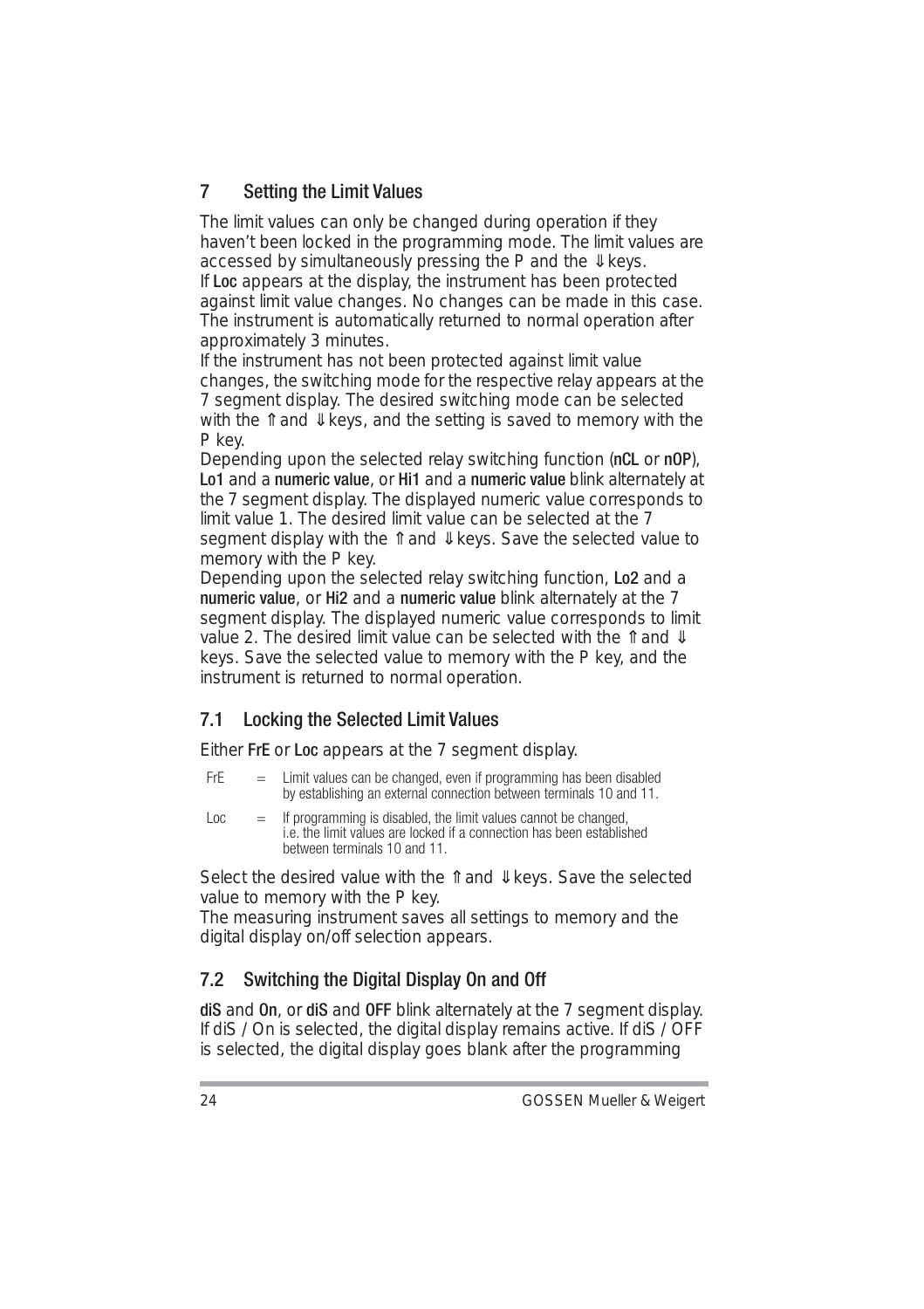menu has been exited. Selection is made with the 1↑ and ↓ keys. Save the selected value to memory with the P key and the instrument returns to normal operation.

Even if the digital display has been deactivated (diS / OFF), it is activated briefly for the duration of the following operations:

- Programming<br>• Change or gue
- Change or query selected limit values<br>• Display test
- Display test

# 8 Technical Data

#### **Display**

| Type: Analog<br>Digital<br>Display Color<br>Light-Strip Height / Length<br><b>Brightness</b><br>Display Range<br>Character Height<br>Polarity<br><b>Decimal Point</b><br>Overload Display<br>Underload Display                                                   | 35 segment light strip<br>2 limit value LEDs (contacting instruments only)<br>7 segment LED, 3 digits with minus and plus<br>sign (portrait format measuring instruments only)<br>red<br>approx. 45 mm<br>adjustable from 0 to 7<br>$-999$ to 999<br>approx. 8 mm<br>displayed automatically<br>programmable<br>8.8.8.<br>888 |
|------------------------------------------------------------------------------------------------------------------------------------------------------------------------------------------------------------------------------------------------------------------|-------------------------------------------------------------------------------------------------------------------------------------------------------------------------------------------------------------------------------------------------------------------------------------------------------------------------------|
| Scale<br>Format<br>Scale Height / Length<br>Scale Color<br>Graduation and Labelling                                                                                                                                                                              | portrait or landscape<br>45 mm<br>swan white<br>black, acc. to meas. range option: as requested                                                                                                                                                                                                                               |
| Input<br>Specified Module<br><b>Voltage Module</b><br>Input Impedance<br><b>Current Module</b><br>Voltage Drop<br>Temperature Module, Pt100 /<br>Resistance<br>Sensor Current<br><b>Thermocouples</b><br>Input<br><b>Broken Sensor</b><br>Colt Spot Compensation | see designation on serial plate<br>$>$ 1 MΩ for measurements $>$ 2 V<br>> 70 kΩ for measurements < 2 V<br>max. 2V<br>2 <sub>m</sub> A<br>J, K, R, S<br>overload display<br>within a range of 0 to 50 °C                                                                                                                       |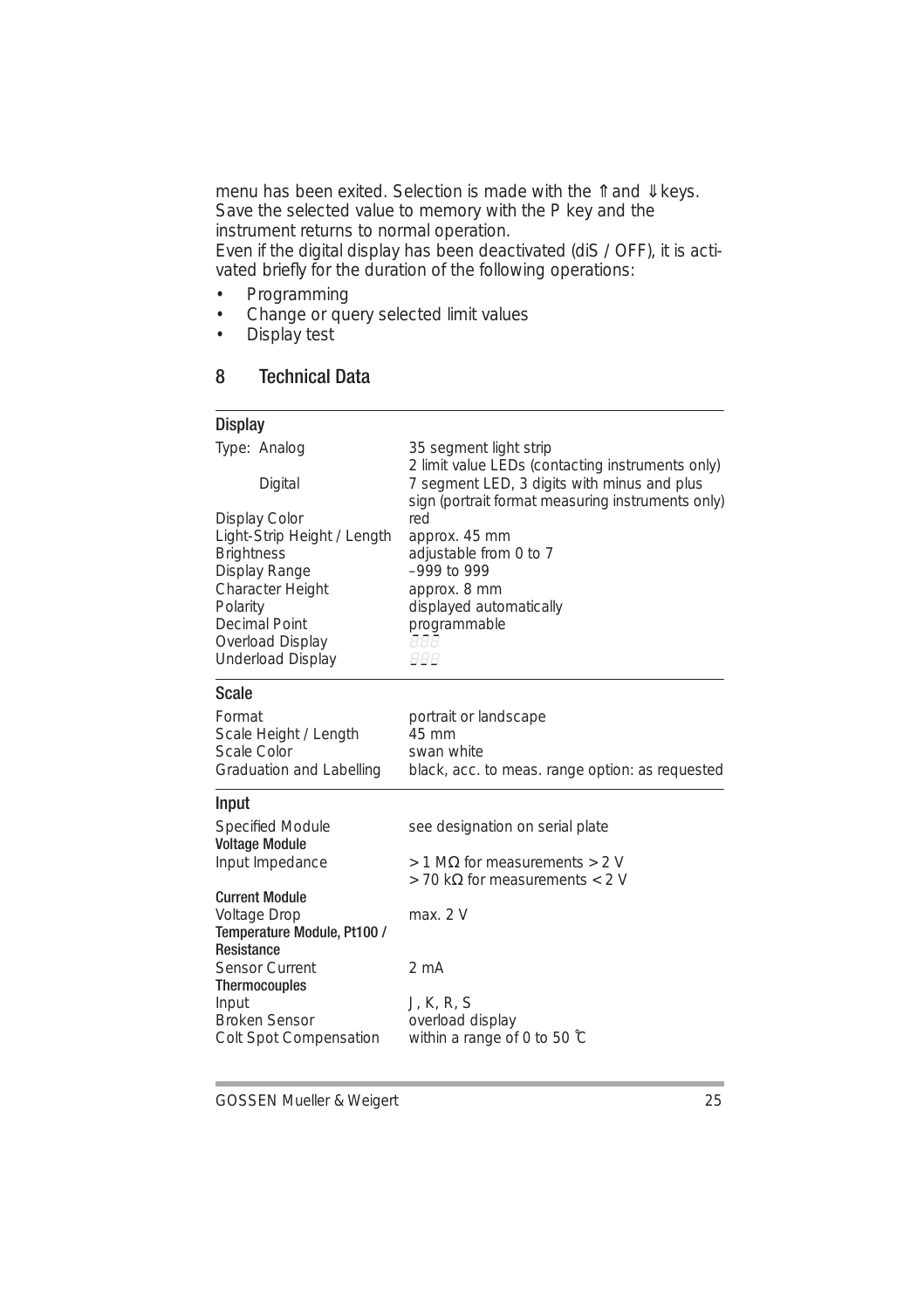# Analog-Digital Conversion

| Measuring Method | dual-slope                        |
|------------------|-----------------------------------|
| Sampling Rate    | approx. 8 measurements per second |
| Measuring Time   | approx. 40 ms                     |

#### Error Limits

| For Basic Device<br><b>Without Module</b><br>DC Module<br>Temperature Coefficient<br><b>SMRR</b> | $\pm$ (0.1% of reading + 2 digits)<br>$\pm$ (0.1% of reading + 2 digits)<br>$<$ 150 ppm / K<br>> 30 dB at 50 Hz |  |
|--------------------------------------------------------------------------------------------------|-----------------------------------------------------------------------------------------------------------------|--|
| <b>CMRR</b>                                                                                      | > 120 dB related to meas. range 200 mV at 50 Hz                                                                 |  |
| AC Module (arithmetic) 1)                                                                        |                                                                                                                 |  |
| Intrinsic Error at                                                                               |                                                                                                                 |  |
| 45  65 Hz                                                                                        | $\pm$ (0.2% of reading + 3 digits)                                                                              |  |
| 30  1 kHz                                                                                        | $\pm$ (0.3% of reading + 5 digits)                                                                              |  |
| Temperature Coefficient                                                                          | $<$ 150 ppm / K                                                                                                 |  |
| Temperature Offset Drift                                                                         | $\pm$ 0.1 digit / K                                                                                             |  |
| True RMS Module 1)                                                                               |                                                                                                                 |  |
| Intrinsic Frror at                                                                               |                                                                                                                 |  |
| 45  65 Hz                                                                                        | $\pm$ (0.2% of reading + 3 digits)                                                                              |  |
| 20 Hz  1 kHz                                                                                     | $\pm$ (0.3% of reading + 5 digits)                                                                              |  |
| DC Measurement                                                                                   | $\pm$ (2 % of reading + 5 digits)                                                                               |  |
| Crest Factor                                                                                     | 6 (additional 0.5% of reading)                                                                                  |  |
| Temperature Coefficient                                                                          | $<$ 150 ppm / K                                                                                                 |  |
| Temperature Offset Drift                                                                         | $\pm$ 0.1 digits / K                                                                                            |  |
| Temperature Module, Pt100 /                                                                      |                                                                                                                 |  |
| Resistance <sup>1)</sup>                                                                         |                                                                                                                 |  |
| Max. Frror                                                                                       | $\pm$ (0.4% of reading + 3 digits)                                                                              |  |
| Temperature Coefficient                                                                          | $<$ 150 ppm / K                                                                                                 |  |
| Temperature Offset Drift                                                                         | $\pm$ 0.1 digit / K                                                                                             |  |
| Max. Ri                                                                                          | $100 \Omega$                                                                                                    |  |
| Thermocouple Module <sup>1)</sup>                                                                |                                                                                                                 |  |
| Max. Error                                                                                       | $\pm$ (0.4% of reading + 3 digits)<br>$<$ 1 K                                                                   |  |
| Linearization Error                                                                              |                                                                                                                 |  |
| Cold Spot                                                                                        |                                                                                                                 |  |
| <b>Compensation Error</b><br>Temperature Coefficient                                             | within a range of 10 to 50 $\degree$ C < 2 K                                                                    |  |
| Temperature Offset Drift                                                                         | $<$ 150 ppm / K<br>$\pm$ 0.1 digit / K                                                                          |  |
|                                                                                                  |                                                                                                                 |  |
| In general, error limits are $\pm$ 3% of the measuring range                                     |                                                                                                                 |  |

for instruments without digital display.

<sup>1)</sup> does not apply to contacting instruments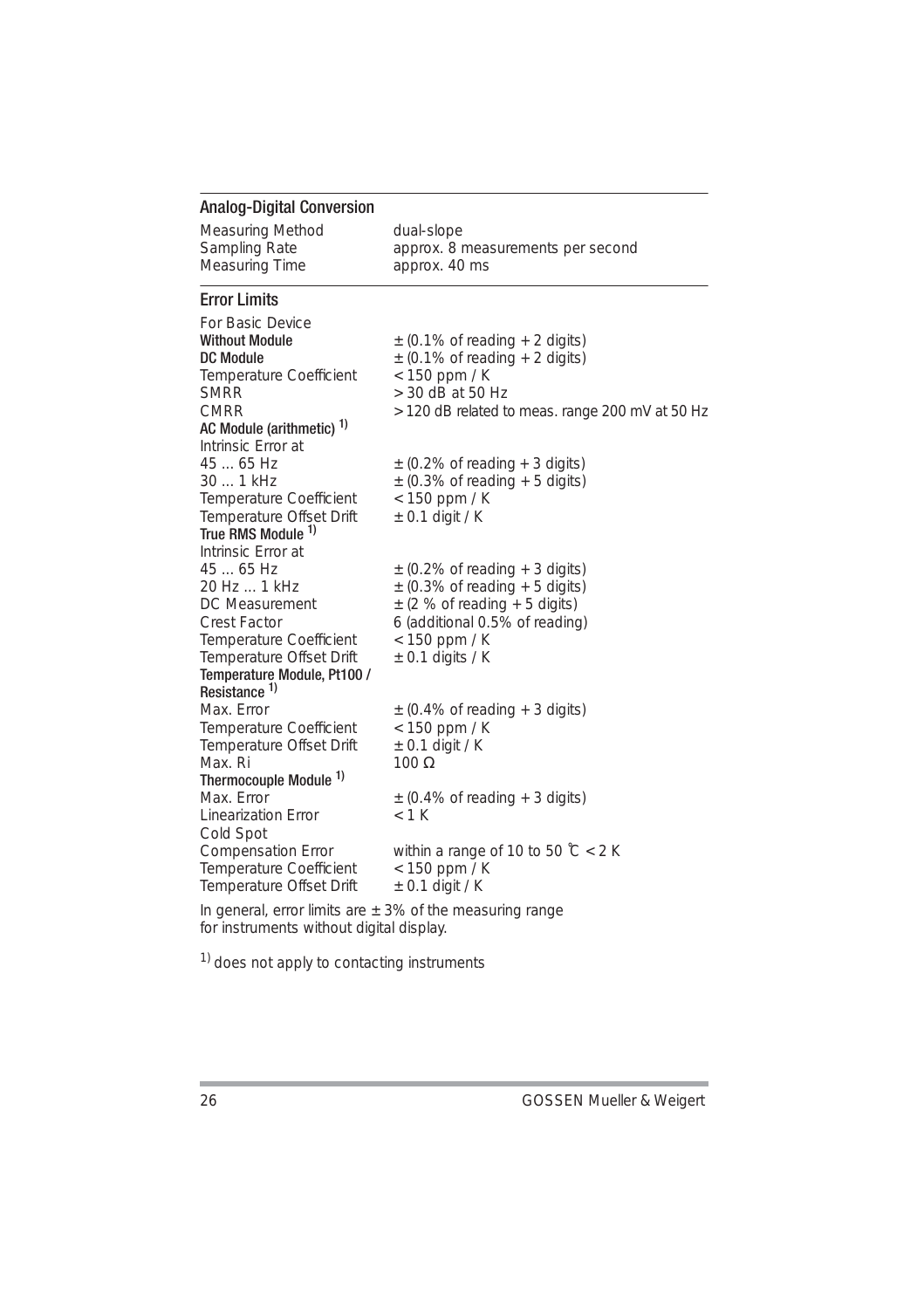| <b>Control Inputs</b>                          |                                                                    |
|------------------------------------------------|--------------------------------------------------------------------|
| Device Test (Reset)<br>Freeze Display (Hold)   | controlled via floating contact<br>controlled via floating contact |
|                                                | Disable Programming (Lock) controlled via floating contact         |
|                                                |                                                                    |
| Relays                                         |                                                                    |
| Contacts                                       | 1 NO contact (or NC contact)                                       |
| Switching Capacity<br>Switching Time           | 5 A / 30 V AC / DC<br>max. 200 ms                                  |
| Switching Hysteresis                           | adjustable from 0 to $\pm$ 100 digits                              |
|                                                |                                                                    |
| <b>Power Supply</b>                            |                                                                    |
|                                                | 230 / 115 V AC ± 15% 50 / 60 Hz /<br>90  260 V DC approx. 3 W      |
|                                                | or                                                                 |
|                                                | 18 V  36 V DC /                                                    |
|                                                | 24 V AC ± 15% 50 / 60 Hz approx. 2 W                               |
| <b>Electrical Safety</b>                       |                                                                    |
| <b>Types</b>                                   | IFC 61010-1 / FN 61010-1 / VDF 0411 Part 1                         |
| Safety Class                                   | Ш                                                                  |
| Overvoltage Category                           | Ш                                                                  |
| Contamination Level<br>Protection              | 2<br>IEC 60529 / EN 60529                                          |
| Housing Front Panel                            | IP 65                                                              |
| Terminals                                      | IP 00                                                              |
| <b>EMC</b>                                     | IEC 61326-1 / +A1 / EN 61326-1 / +A1                               |
| Interference Immunity<br>Interference Emission | IEC 61326-1 / +A1 / EN 61326-1 / +A1                               |
| <b>Operating Voltage</b>                       |                                                                    |
| DC Voltage Module                              | 300 V                                                              |
| <b>AC Voltage</b><br>Module 100 / 700V         | 600 V                                                              |
| DC / AC Current Module                         | 300 V                                                              |
| Temperature Module, Pt100                      | 50 V                                                               |
| Resistance Module                              | 50V                                                                |
| Thermocouple Module                            | 50V                                                                |
| <b>Ambient Conditions</b>                      |                                                                    |
| Operating Temperature                          | $050$ °C                                                           |
| Storage Temperature                            | -20  70 °C                                                         |
| Relative Humidity<br>Vibration Resistance      | max. 85%<br>IEC 61010-1/ EN 61010-1                                |
|                                                |                                                                    |
| Housing                                        |                                                                    |
| Material                                       | plastic, ABS                                                       |
| <b>Front Dimensions</b>                        | 96 x 24 mm                                                         |
|                                                |                                                                    |